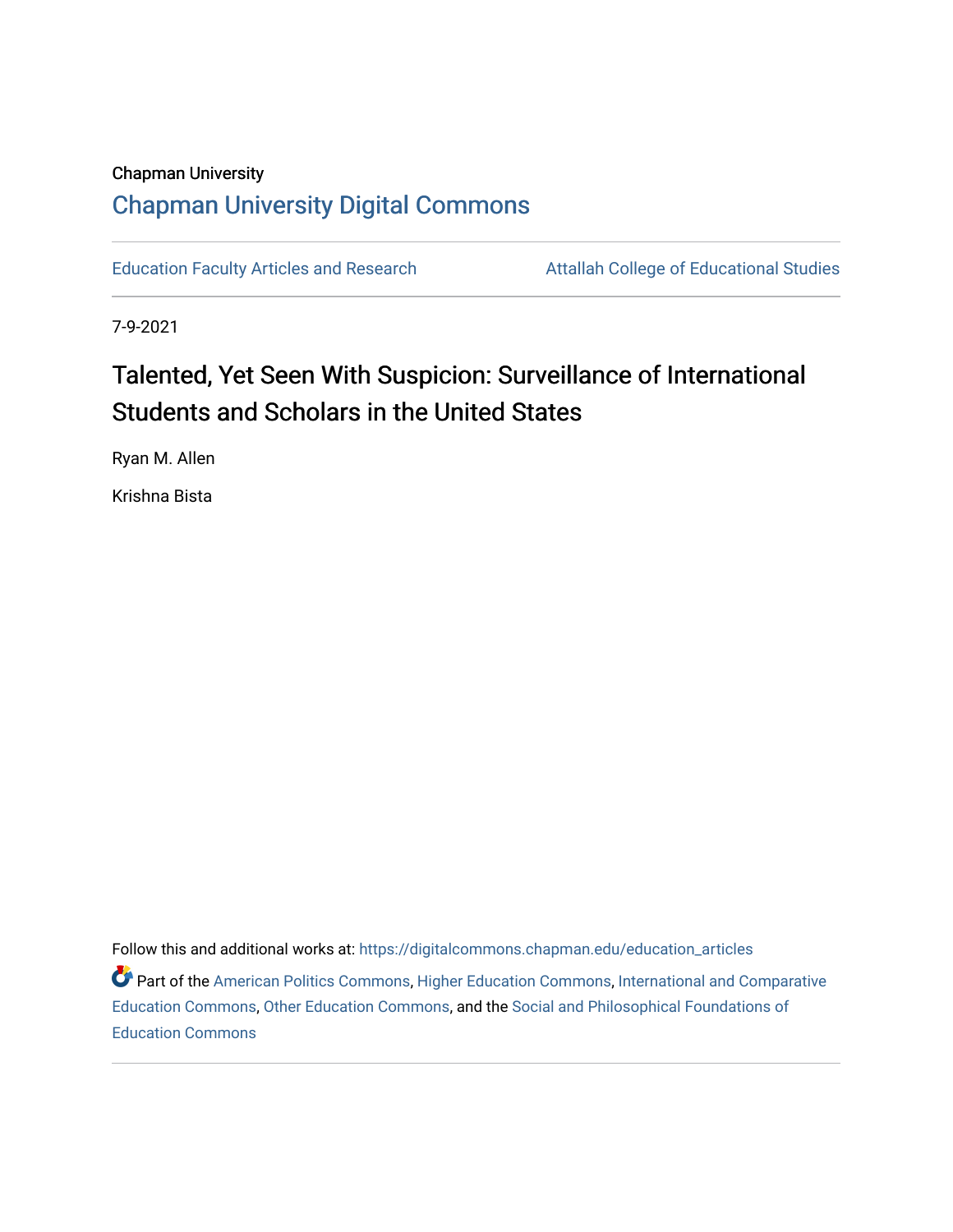### Talented, Yet Seen With Suspicion: Surveillance of International Students and Scholars in the United States

### **Comments**

This article was originally published in Journal of International Students, volume 12, issue 1, in 2021. <https://doi.org/10.32674/jis.v12i1.3410>

### Creative Commons License



This work is licensed under a [Creative Commons Attribution-Noncommercial-No Derivative Works 4.0](https://creativecommons.org/licenses/by-nc-nd/4.0/) [License](https://creativecommons.org/licenses/by-nc-nd/4.0/).

Copyright Journal of International Students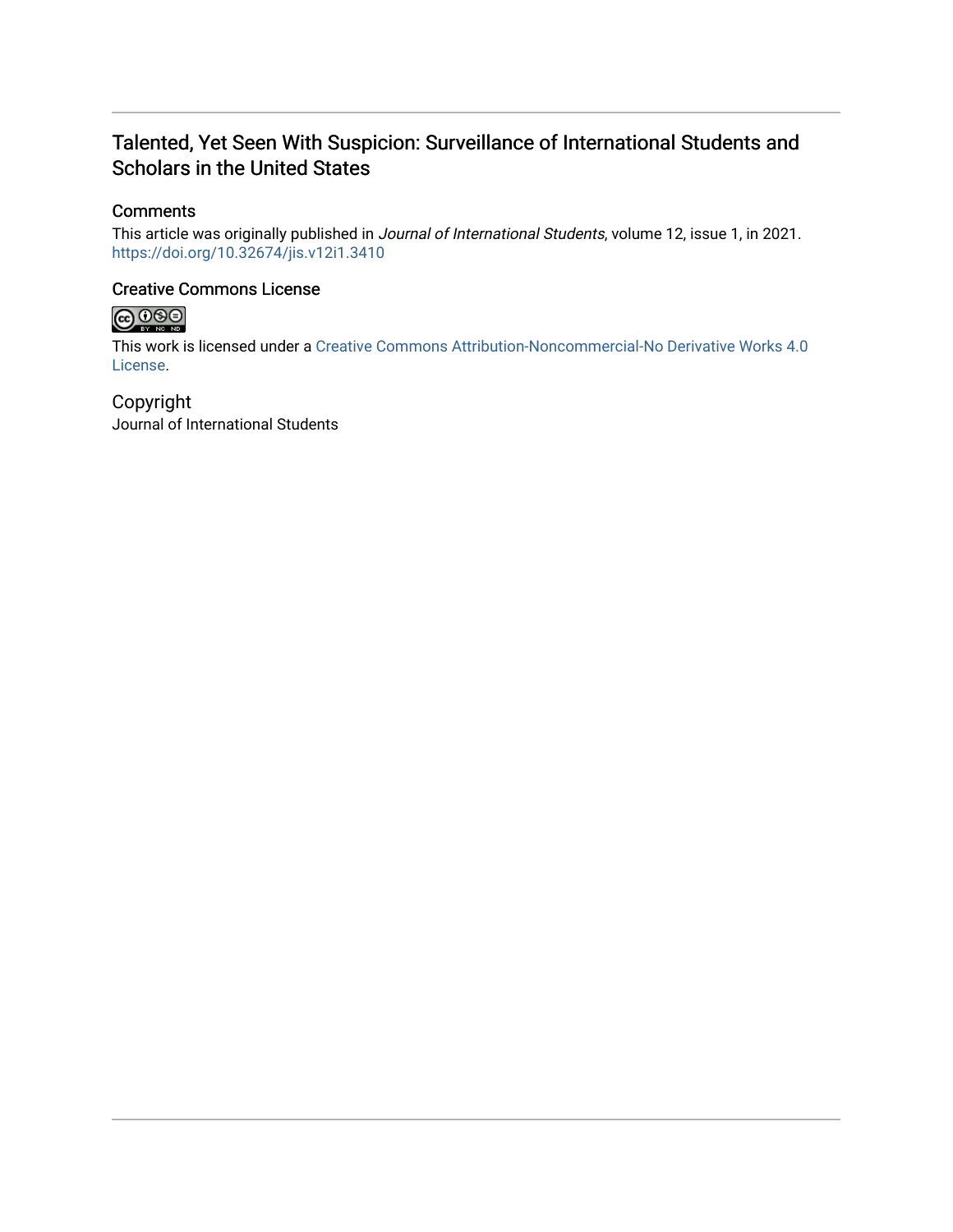*Research Article*



© *Journal of International Students* Volume 12, Issue 1 (2022), pp. 175-194 ISSN: 2162-3104 (Print), 2166-3750 (Online) doi: 10.32674/jis.v12i1.3410 ojed.org/jis

## **Talented, Yet Seen With Suspicion: Surveillance of International Students and Scholars in the United States**

Ryan M. Allen *Chapman University, USA*

Krishna Bista *Morgan State University, USA* 

#### **ABSTRACT**

The attacks of September 11, 2001, put terrorism at the forefront of the American political landscape. Donald Trump played into these fears of terrorism through his political rhetoric during his presidency, particularly targeting international students as "threats" to the nation. However, we argue that the labeling of international students as security threats was not started after 9/11 nor invented by Trump. Through historical records and accounts across decades of policies related to this issue, we seek to answer two questions: How has the U.S. government monitored visa policies and programs for international students? How have U.S. national policies evolved to view international students as national security threats? We found that mistrust of this population has been embedded throughout U.S. immigration history and that federal tracking policies emerged incrementally from long-held security concerns. The essay closes with a discussion on why the entire population of international students should not be scapegoated due to these fears.

**Keywords:** higher education, international students, migration, policy studies, security

The United States has had a paradoxical relationship with international students, viewing them as both important talents but also as suspicious threats. According to a recent report published by the American Council on Education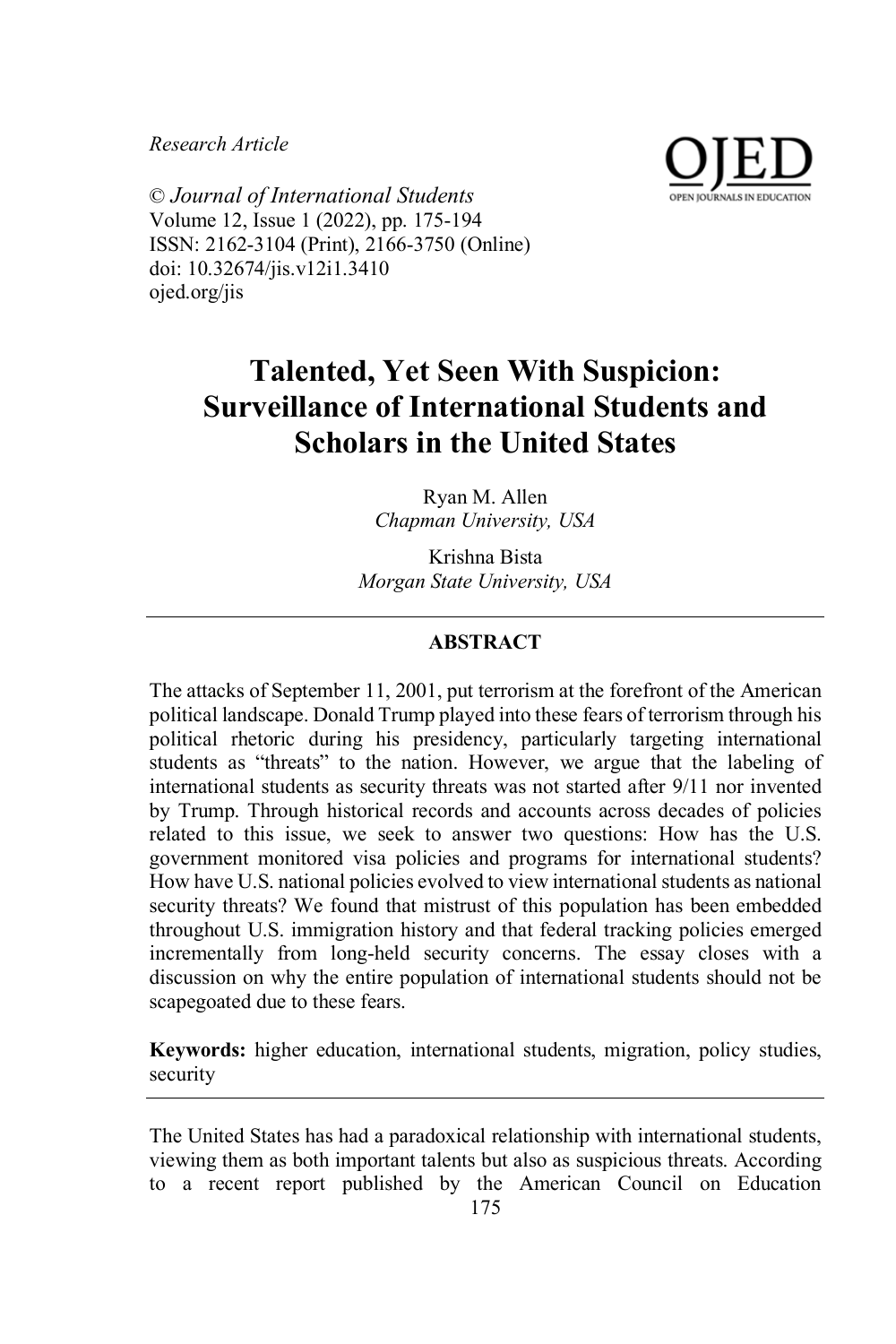([ACE] 2021), 41% of American voters believed that some international students in the United States were threats to various sectors, from security to innovation (p. 29). Meanwhile, Fischer (2021) wrote, "Despite the isolationist, pull-up-thebridges rhetoric of the past four years [of the Donald Trump presidency], public attitudes toward international students have been warming, with Americans saying their presence on college campuses increases global understanding and improves U.S. competitiveness" (para. 1). There is much concern that the scrutiny of the Trump era has done lasting damage to international students in the country (see Allen & Ye, 2021; Castiello-Gutiérrez & Li, 2020; Lee & Haupt, 2021; Rose-Redwood & Rose-Redwood, 2017; Streitwieser et al., 2020). Given this paradox, it is worthwhile to look back at the history of these students and the policies surrounding them to understand what the future might hold. With the importance of international students but also the scrutiny placed on this population, this essay is guided by two questions: How has the U.S. government monitored visa policies and programs for international students? How have U.S. national policies evolved to view international students as national security threats?

This historical research uses both primary documents and secondary accounts related to how terrorist threats have been associated with international students (see Marius & Page, 2015). The primary source documents include Congressional reports, government documents or memos, newspaper articles, and organizational records, while the secondary sourcing comes from scholarly articles, law reviews, and book accounts from the various eras. Following similar designs (Cameron, 2006; Kim, 2009; Stein & McCartney, 2021), the purposeful selection of these materials allowed contextualization through a historiography of international students in the United States and the policies surrounding them, interconnecting the population with the security sector. With this type of historical approach, Marius and Page (2015) argued that the results should not simply be an "encyclopedia whose aim is to give nothing but facts" (p. 14). Instead, the design should provide broader contextualization for an argument through the piecing together of various sources to paint a more complete picture. From this approach, the current essay challenges the notion that the attacks on September 11 of 2001 birthed the tracking measures and illustrates how the scrutiny that foreign students faced under the Trump administration has been a part of a longer American tradition.

#### **RECENT DISCOURSE ON INTERNATIONAL STUDENTS IN THE UNITED STATES**

According to the Institute of International Education (IIE, 2020), there were over a million international students pursuing degrees in American colleges and universities in 2019–2020. Each year, this student population contributes at least \$44.7 billion to the U.S. economy. About 25% of the most innovative American companies, such as Intel (founder Andy Grove, Hungary), eBay (Pierre Omidyar, France), Yahoo! (Jerry Yang, Taiwan), and Google (Sergey Brin, Russia), were started by former international students who graduated from American colleges and universities (Bista, 2020). Today, there are at least 13.5 million people employed in U.S. Fortune 500 companies, and 101 of these Fortune 500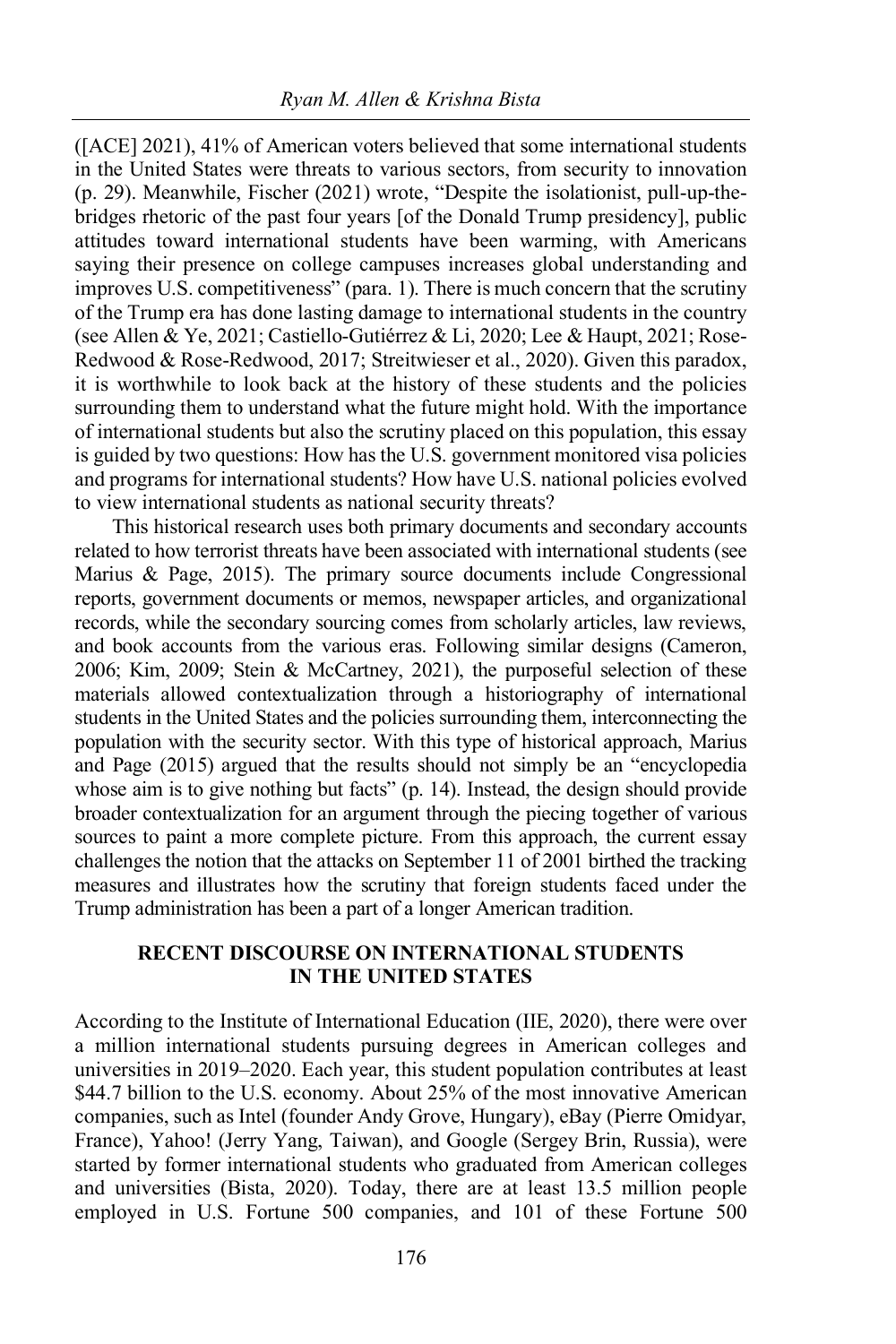companies were started by foreign-born individuals, with another 122 founded by the children of immigrants (New American Economy [NAE], 2019). International students dominate in the science, technology, engineering, mathematics, and medicine (STEMM) fields, and many tech giants were the top employers of international students in 2018–2019, including Amazon (employing 2,911 international students), Integra (2,081), Intel (1,348), Google (1,193), Microsoft (867), Deloitte (747), Facebook (725), IMB (628), Cisco (411), and eBay (350; Bier, 2020).

On July 6, 2020, the U.S. Immigration and Customs Enforcement (ICE) announced that it would terminate the visa of international students currently studying at U.S. colleges and universities that do not offer in-person classes due to the COVID-19 pandemic (Immigration and Customs Enforcement [ICE], 2020; Nowrasteh, 2020). ICE claimed national security was a major concern if students take only online classes, stating, "Over the past two decades, Congress has repeatedly stressed the importance of monitoring nonimmigrant students noting national security concerns" (Nowrasteh, 2020). In response to this announcement, more than 200 colleges and universities signed court briefs against the Donald Trump administration supporting Harvard University and Massachusetts Institute of Technology as they sued ICE (Binkley, 2020). These policies were particularly worrying for universities and educators, as Streitwieser et al. (2020) argued, "In the Trump era, we have witnessed a particularly intense and extreme manifestation of securitization politics, which has prompted an explosion of activity by the HEI [higher education institution] sector on behalf of affected students" (p. 421). Already prior to 2020, the sector had already seen a drop in international students, which scholars dubbed the "Trump Effect" (Rose-Redwood & Rose-Redwood, 2017).

The higher education sector was specifically caught up in the growing distrust, as foreign students who had come from abroad to fill American universities were perceived as possible national security threats. Lee and Haupt (2021) argued, "Decoupling science from politics, supporting scientific inquiry, and encouraging cross-border investigations are obvious steps, but also challenging when science becomes a matter of national security (i.e., scientific nationalism)" (p. 324). This kind of scientific nationalism can manifest mistrust against certain groups of foreign students or scholars, especially in sensitive areas. Scholars have illustrated targets on various groups, such as Chinese students during the COVID-19 pandemic (Allen & Ye, 2021), Muslim students after the 9/11 attacks (Anderson, 2020), and Iranian students in the 1970s (Reimers, 1992). Higher education stakeholders have warned that demonizing foreign policy risks onto students is dehumanizing (Castiello-Gutiérrez & Li, 2020). Indeed, years before the election of Trump, the terrorist attacks of September 11, 2001 (9/11) shocked the world, forever impacting American domestic, foreign, and educational policy. The entire American society was altered after that day: travel, media, international relations, and politics. The nation witnessed a rise in racism and xenophobia. Gallup (2019) reported a sharp increase in American's fears of terrorism, which has persisted over time. More pressing, Haner et al. (2019) found that half of Americans lived with some level of fear of an attack and that these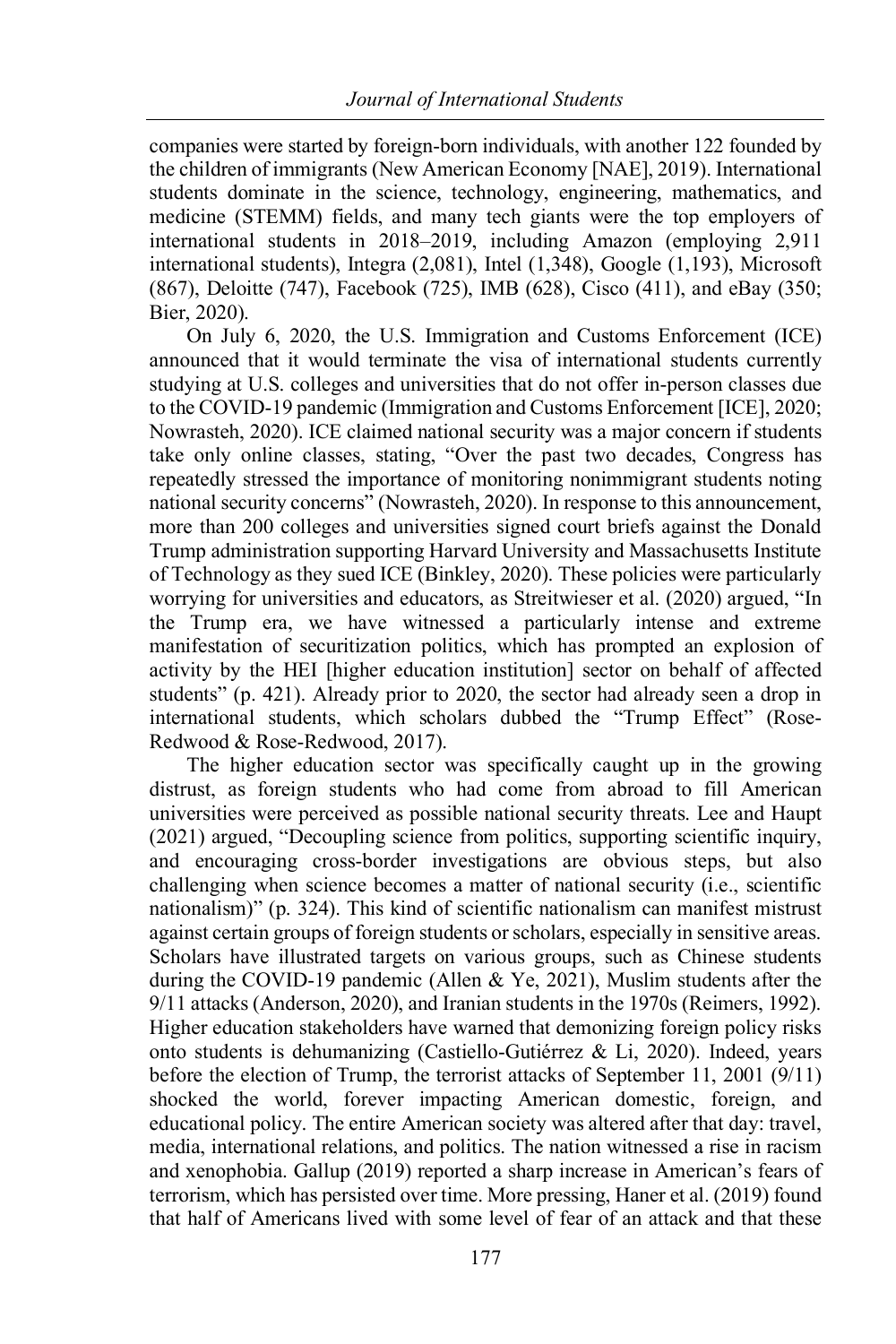sentiments were associated with support for anti-immigrant policies, especially regarding Muslim populations.

The U.S. government seemingly responded to several of the attackers gaining entrance into the country on student visas by beginning to track *all* foreign students entering the country through a centralized database, known as Student and Exchange Visitor Information System (SEVIS; Siskin, 2005). However, when viewed from a longer historical approach, we argue that the tracking system emerged incrementally, rather than from what is known as a punctuated equilibrium or policy window (Peters, 2019). There were some higher education stakeholders who questioned if U.S. higher education could ever be the same after the installation of such a system due to its unwelcoming nature and bureaucratic impediments (Arroyo, 2002; Johnson, 2004; Obst & Forster, 2011), similar to the recent Trump Effect concerns (Rose-Redwood & Rose-Redwood, 2017). While the numbers of international students in the United States did rise, reaching record levels (Alberts, 2007; Altbach, 2004), the sentiments of the population as a threat remained. The Trump administration only played into these existing fears in multiple ways, such as nativist rhetoric of outsiders taking jobs from Americans or unfounded scrutiny of terrorism. While the former isolationist rhetoric warrants study, this research centers on the latter contention of the terrorist threat. This historical approach will illustrate the incremental coupling of international students and American fears of terrorism, long before the 9/11 attacks or Trump's presidency. The article is organized in the following sections: beginnings to the suspicion of this population, attaching the threat of terrorism, and contextualizing the attacks on 9/11 to the tracking system. We close with a discussion of the repercussion to the current discourse on international students and scholars in the United States.

#### **Early Tracking of International Students in the United States**

The United States has long had immigration policies that have impacted foreign students, as outlined in this section and summarized in Table 1. The Chinese Exclusion Act of 1882 was the first immigration ban based on racial or ethnic considerations, barring most Chinese from entering or naturalizing, but the ban still allowed the entry of some foreign students (Allen & Liu, 2016). Indeed, American colleges accepted a growing number of Chinese students over this period, often related to missionary endeavors. The Immigration Act of 1924, though, was the first federal policy allowing international student admittance into the United States. Although the United States already had minimal student exchanges prior to this act, its passage marked the first recognized national policy on international students (Haddal, 2007). The U.S. federal government continued to expand its presence into this burgeoning sector for the next 70 years.

At the closing of World War II, the United States established the Fulbright Program, its global flagship student and researcher outreach, recruitment, and exchange program. While the program helped to popularize international students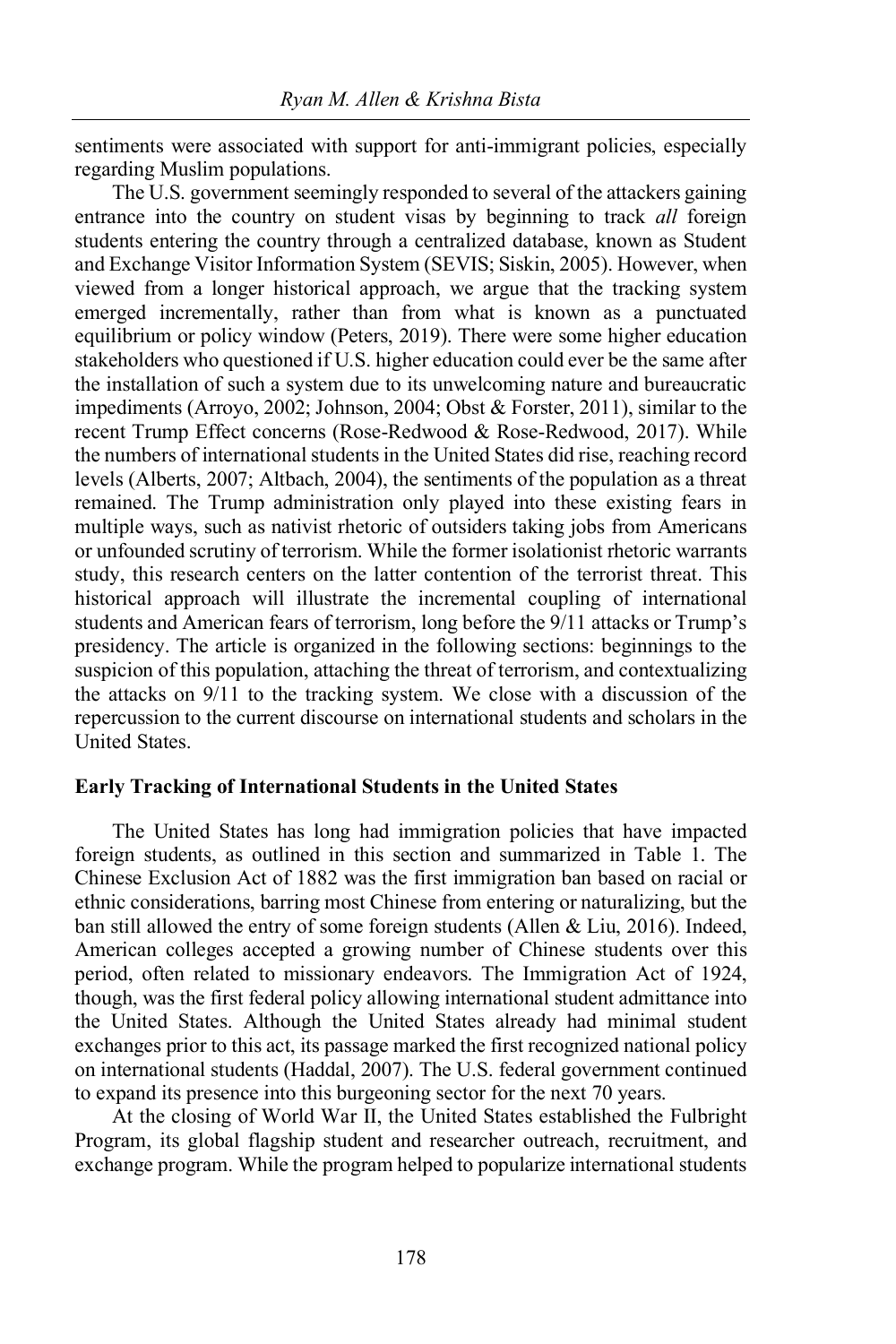on U.S. university campuses, it also drew derision from those concerned about Soviet influence on American education (Vestal & Leestma, 1994). After World War II, returning veterans took advantage of the G.I. Bill, leading to a massification effect that ballooned the entire higher education sector, in general. Likewise, the Displaced Persons Act of 1948 targeted immigration from warravaged European countries, but initially held limitations that restricted Jewish entrants (Dinnerstein, 1981). At the same time, elite American universities were looking to "reduce the number of Jewish students" (Dinnerstein, 1981, p. 136). Throughout the 1950s, the Federal Government was the largest economic contributor in the international student sector, and it centralized operations through a non-governmental organization, the Institute of International Education. Even as the United States battled the USSR in an ideological Cold War throughout the world, this period saw the initial questioning of the growing foreign student population on college campuses (Du Bois, 1956).

| Date | Policy                                        | Context                                                                                                                                               |
|------|-----------------------------------------------|-------------------------------------------------------------------------------------------------------------------------------------------------------|
| 1882 | Chinese Exclusion<br>Act                      | The first federal immigration policy based<br>on national origin exclusion, though it did<br>provide a provision for students.                        |
| 1924 | Immigration Act of<br>1924                    | The act dramatically capped the number of<br>foreign emigres to the United States,<br>especially limiting to non-Western<br>European nations.         |
| 1946 | <b>Fulbright Program</b>                      | The flagship public diplomacy effort<br>normalized international scholars and<br>students at high levels in U.S. universities.                        |
| 1948 | <b>Displaced Persons</b><br>Act of 1948       | A program that targeted immigration from<br>post-World War II Europe, but with<br>limitations to the Jewish population.                               |
| 1965 | Immigration and<br>Nationality Act of<br>1965 | Opened the caps on foreigners established<br>in 1924 and expanded higher education<br>offerings, with inclusion of international<br>student language. |
|      | <b>Higher Education</b><br>Act (HEA) of 1965  |                                                                                                                                                       |

**Table 1: Timeline of Early International Students and Federal Immigration Policy**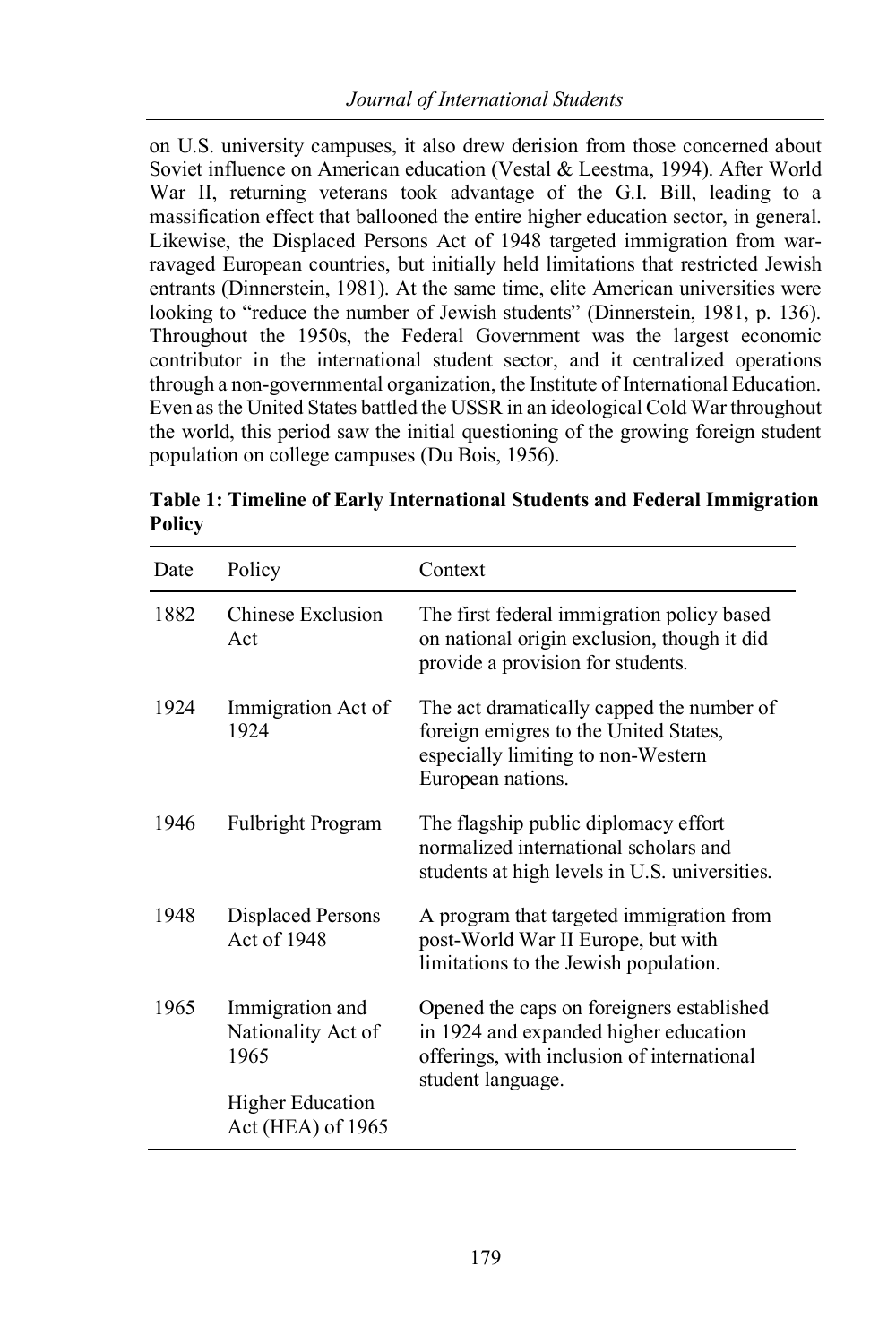In the 1960s, policymakers were still attempting to make sense of the increasing flow of students from abroad, as the sector was still maturing. With the passage of the Immigration and Nationality Act of 1965, the strict racial and ethnic quotes from previous Acts were nullified, opening the door for more international students (Pub. L. 89–236, 1965). In the 1964 publication, *The Foreign Student: Whom Shall We Welcome*, stakeholders in the sector were brought together by Education and World Affairs, a private American nonprofit organization, to discuss the discourse surrounding American policies on international students (Harari, 1964). The publication especially focused on admissions for this student population. One recommendation from this mid-1960s publication suggested better mechanisms for screening foreign students. "We are convinced in principle of the need and value of establishing a limited number of informal and screening mechanisms overseas for the unsponsored foreign students… who are likely to continue to account for the dominant portion of our total foreign student population," the report stated (Harris, 1964, p. 20).

While it does not explicitly state that the U.S. government should be the organizer of this mechanism, it does give early credence to the centralized screening process.

Concurrently, the passage of the Higher Education Act (HEA) of 1965 also considered the issue of tracking students. Section 134 of the HEA of 1965 explicitly prohibits a federal database that tracks *all U.S.* university students, but it does allow exceptions for states to create tracking systems for their own students (Pub. L. 89–329, 1965). This tracking section, though, makes no mention of foreign students. However, the Act does directly reference foreign students in a brief section that covers tuition from international students. It states that institutions have a legal right to create policies that guarantee foreign nationals will pay for tuition, though there is no connection to U.S. foreign policy. The HEA's central focus is exclusively a domestic-focused policy, barely mentioning international education.

#### **ATTACHING A THREAT TO INTERNATIONAL STUDENTS**

Around a decade after the passage of the HEA and as early as 1972, international students drew scrutiny for being possible critical national security concerns from the Immigration and Naturalization Service (INS) and other government entities (Eldridge et al., 2004). But it was the Iran Hostage Crisis of 1979 that truly sparked apprehension of this population. During the crisis, Jimmy Carter (Democrat) and his administration scrambled to find Iranian or other perceived radicalized students from around the world that were in the United States on student visas (Reimers, 1992). Iranian students across the country were forced to undergo visa reviews and interviews as captured in various campus newspapers (see Bowling Green State University [BGSU], 1979; California Polytechnic State University [CPSU], 1979; Eastern Kentucky University [EKU], 1979). However, the administration was shocked to learn that the INS did not know how many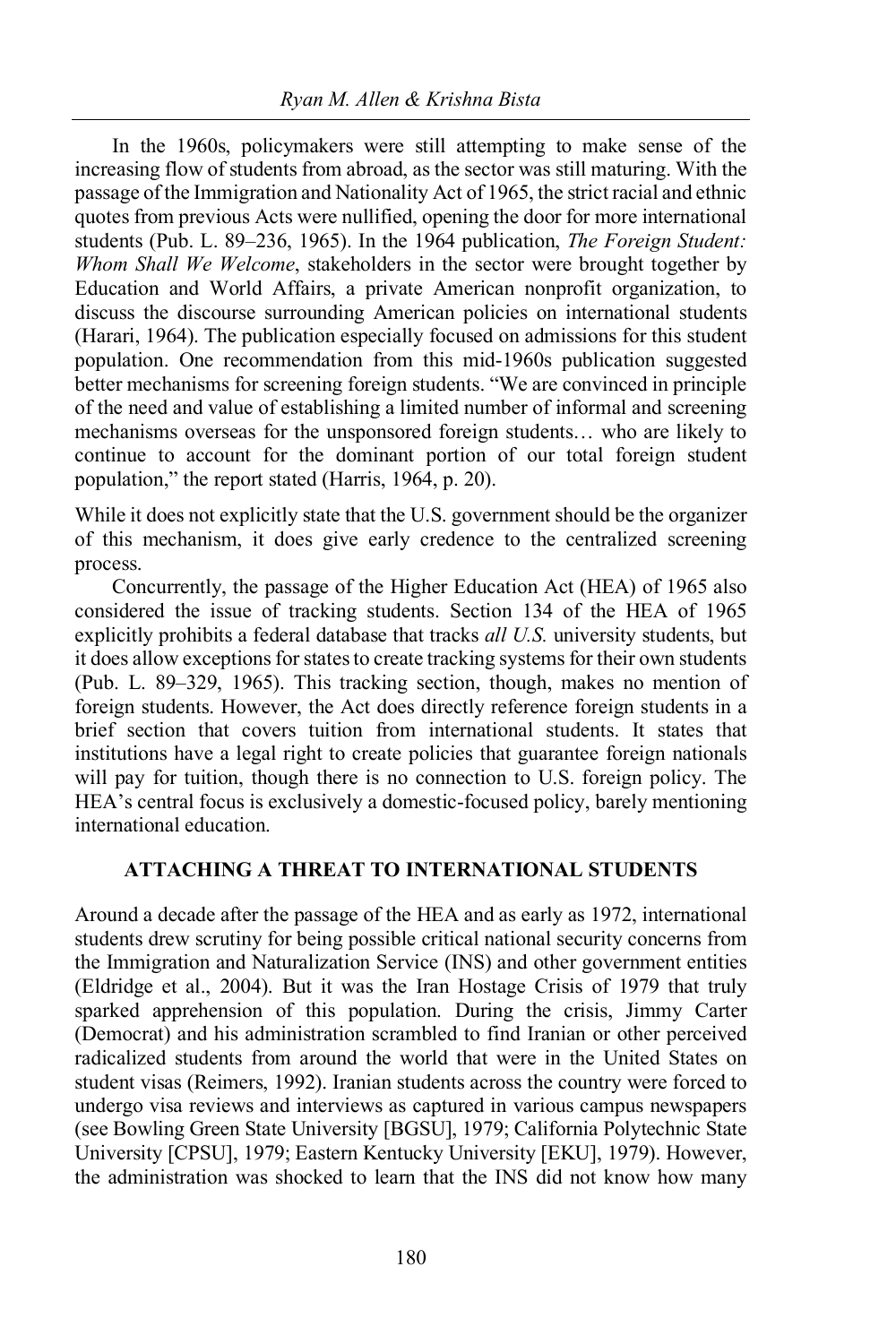students were in the country or where they even were (Reimers, 1992). While no national tracking system was established after the realization, a crude, nonmandatory reporting mechanism for universities called the Student and Schools System (STSC) was put into place for visa management (U.S. Department of Justice Office of the Inspector General [U.S. DJOIG], 2003). It marked the first instance where the executive branch pushed intelligence agencies to interrogate this population at large as possible national security threats.

Ronald Reagan and George H.W. Bush (both Republicans), his Vice President and former head of CIA, carried over the same concerns for unaccounted foreign students, especially from Middle East nations. In 1984, upon intelligence that Muammar Gaddafi may have sent assassins to the United States disguised as foreign students, every Libyan student was tracked down and fingerprinted, which was the first official nationwide international tracking project of its kind by the federal government (Eldridge et al., 2004). During this time, the INS attempted to track all student visa entrants via the STSC, but because tracking the students by paper was too cumbersome and the amount of paperwork received by the office was massive, the attempt ended in failure. It was even proposed that the educational institutions bear the burden of tracking this student population, foreshadowing the future mechanism that was later put into place (Reimers, 1992). The technology of the 1970s and 1980s simply did not allow for the kind of system desired. In accordance, a 1999 report posited that the United States would not have the technical capabilities to implement a nationwide foreign student tracking system until 2003 (Orbach, 1999).

In 1993, the World Trade Centers were the target of a terrorist attack that marked the dawn of domestic terrorist attacks in the modern United States, as a truck containing a makeshift bomb was detonated in the parking garage of the towers, killing six people and injuring hundreds more (Lu, 2008). The U.S. government quickly uncovered the culprits and found that they were all either of Middle Eastern descent or Muslim, several of whom were in the country legally through asylum or tourist visas, while two of the attackers were American citizens (Farnam, 2005). It was later discovered that one of the attackers had come to the United States on a student visa, overstaying his visa expiration date. Despite only one out of the small group of attackers being in the United States on a student visa, foreign student entry to the country was moved to the forefront of security concerns within the intelligence community. In 1994, FBI Director Louis Freeh, who served under both the Republican George H.W. Bush and Democrat Bill Clinton presidential administrations, called for a reexamination of international student visa policies because of potential security threats (Wasem, 2002). A task force was created to examine Freeh's concerns, auditing the entire process of international student entry in the United States. The FBI realized that the INS was not tracking international student addresses or even keeping current records on the sector. Upon this review, the agency insisted on international student visa policy reform, but another domestic terrorist attack helped to move the scrutiny away from international students soon after.

Even when incidents had no relation to foreign students, the security apparatus remained suspicious of the population. In 1995, a makeshift bomb was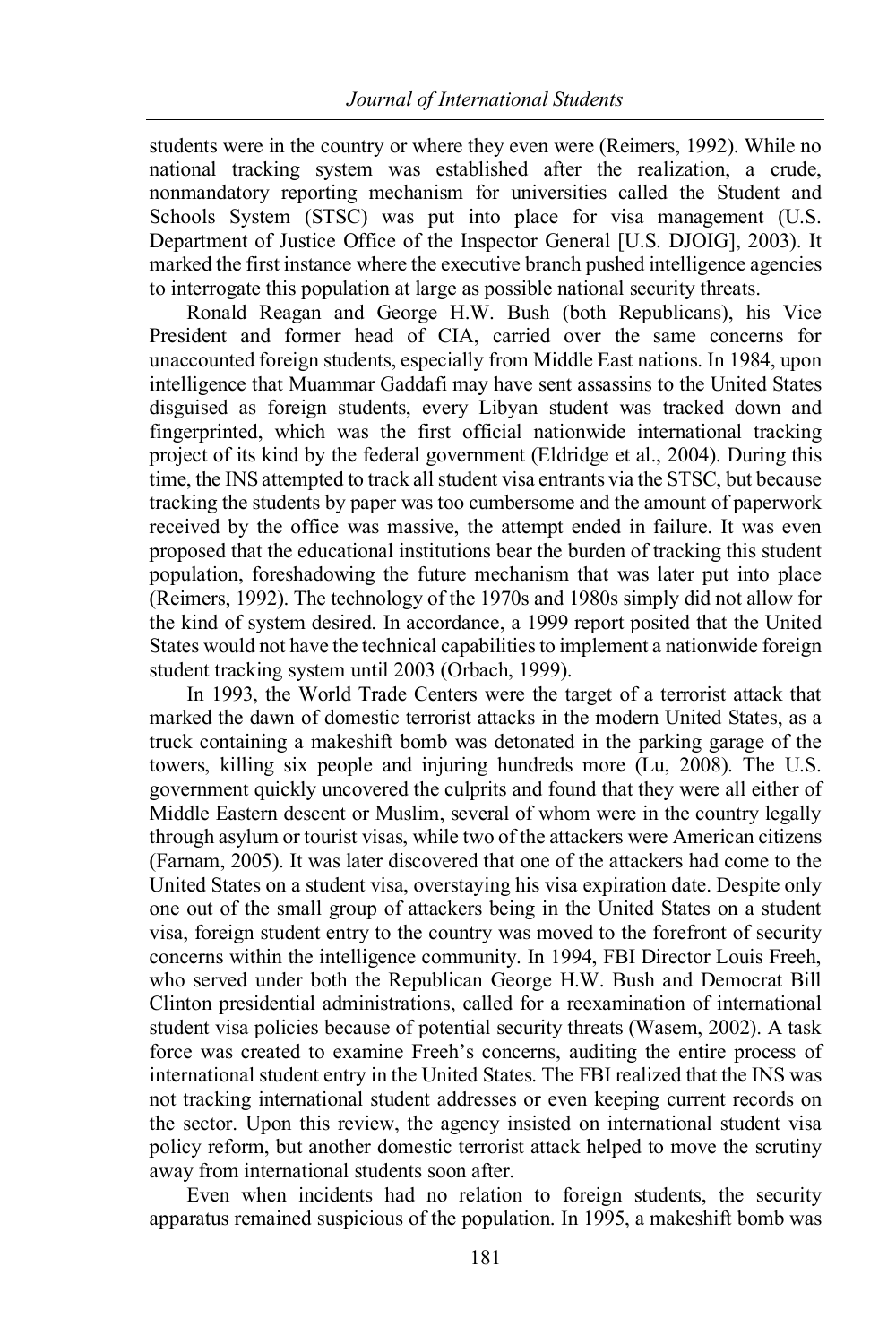loaded into a Ryder truck and detonated in front of the Alfred P. Murrah Federal Building in Oklahoma City, killing 168 people and injuring several hundred more, which at the time, was the deadliest terrorist attack in U.S. history. Despite initial conjecture of Islamic terrorism, similar to that of the 1993 World Trade Center attacks, the perpetrators were right-wing, Christian, White, and domestically born Timothy McVeigh and Terry Nichols (Benjamin & Simon, 2003). The FBI established the largest task force since the John F. Kennedy assassination to investigate the bombing, geared toward domestic right-wing antigovernment groups (Hamm, 1997). The attacks forced the agency to remove some resources away from foreign terrorist threats, including international students, but the scrutiny on this population did not disappear. Prompted by the investigation into the Oklahoma City bombing, the FBI attempted to gather information on students they deemed as potential threats via the INS STSC, but the records had not been updated since 1988. The obsolescence set off alarm bells with some federal agencies, according to an interview with Morrie Berez, a senior officer in the Bureau of Citizenship and Immigration Services, in a report for the National Commission on Terrorist Attacks Upon the United States (NCTAUUS, 2003).

#### **CIPRIS Pilot Syst**e**m**

Although the domestic terrorist attacks partially subdued the fervor to connect international students with terrorism, moving significant resources toward domestic right-wing militias, the discovery that INS could not readily provide information about students concerned the intelligence apparatus. Director Freeh had put in motion the creation of another task force to reexamine student visa policies, along with other immigration and national security issues, comprising INS, the United States Information Agency (USIA), the Department of State, and a few educators too. The group called the "Task Force on Foreign Student Controls" soon recommended the creation of a federal tracking system for international students (Miyokawa, 2009). In 1996, following the group's recommendation, Congress overwhelmingly passed the Illegal Immigration Reform and Immigrant Responsibility Act (IIRIRA) with bipartisan support, including strong praise from President Clinton. The act had an explicit purpose of tightening immigration restrictions and giving the Federal Government greater control in the sector by increasing enforcement mechanisms used by various agencies seeking to rein in immigration (Porter, 2011)

Before the IIRIRA, all of the sponsoring agencies (schools, universities, etc.) were already required to manage visa documents for students entering the country (either an I-20 or DS-2019) under STSC, meaning the data already existed for tracking the population, but there was no centralized database. As opposed to other types of visitors entering for other means like business or tourism, tracking all foreign students was actually feasible given the proper resources and focus (Farnam, 2005). With the passage of the Act, international students were explicitly targeted in Section 641, entitled *Program to Collect Information Relating to Non-Immigrant Foreign Students and Other Exchange Program Participants* (Pub. L. 104–208, 1996). This section stated that the Attorney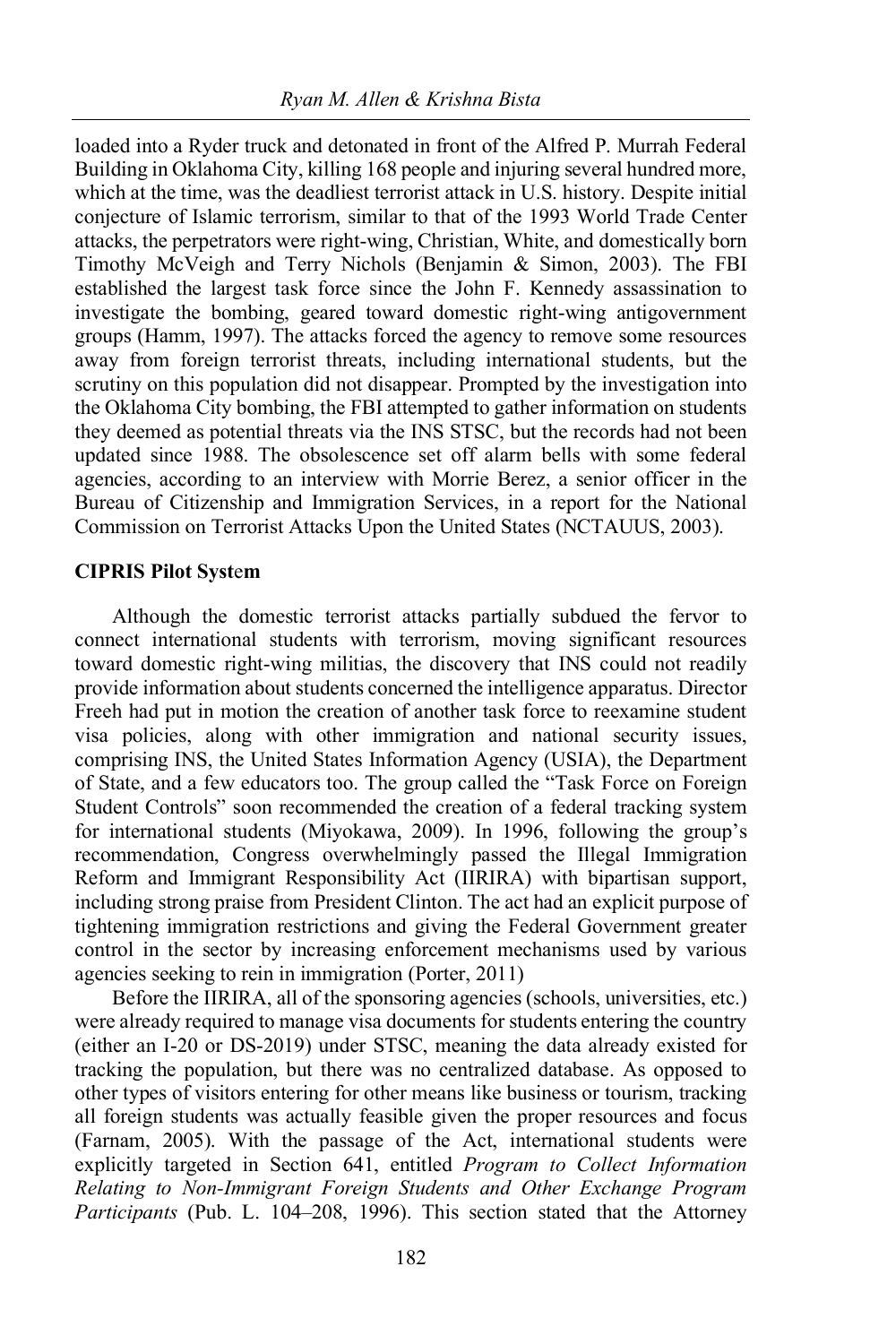General, Secretary of State, and Secretary of Education would collaborate to create a tracking system for persons entering the country on F (student), J (exchange), and M (vocational school) visas. The program was directed to track the following categories: American addresses, visa entrance and expiration dates, academic records, part-time/ full-time status, and criminal convictions. The act explicitly stated that this data collection was not illegal under the Family Educational Rights and Privacy Act of 1974, as the targets were noncitizen entrants.

Part of the implementation process stated that the government should incorporate or improve current "computer software" to track the data and that, where possible, the information should be stored electronically, hence a database (Pub. L. 104–208, 1996). By this time, technological advances made the tracking system a reality, fixing key barriers from the failed attempt in the 1980s. The initial pilot phase was created and began implementation by January 1, 1998, mandated under IIRIRA. Any institution that issued student visas had to follow the guidelines as set out in the Act or risk losing visa-granting status, meaning that any university that wanted to continue enrolling international students had to be compliant. To help fund the program, a \$100 fee was also enacted for all international students applying for a U.S. visa, which provided serious discontent from the educational sector when introduced (Miyokawa, 2009).

The government agency tasked with the creation and implementation of the tracking system was the INS. However, the agency's chief concern was illegal immigration and economic issues with the inflow of foreigners coming to the United States, and not with the terrorist threat paradigm (Benjamin & Simon, 2003). When the governmental division under the Justice Department began the tracking system creation process, there was no urgency around the program and the lead for the project went to Berez. Despite continued defunding for the agency, Berez and INS formed a task force that dreamed up a computerized system that would track all foreign students coming in and out of any American educational institution, which could be cross-referenced by consulates or other federal agencies (Eldridge et al., 2004).

In 1997, the INS launched and began operating a pilot program for the envisioned tracking system, which was called the Coordinated Interagency Partnership Regulating International Students (CIPRIS). However, due to budget constraints, CIPRIS was only tested at 21 higher education institutions, in four states (Georgia, Alabama, North Carolina, and South Carolina), and in conjunction with the Atlanta Hartsfield Airport and the Texas Service Center (Cronin, 2001). After this initial pilot phase, the program was expected to expand nationally by January 1, 2002, but to only a select few countries with the expectation that the pool would later be expanded after a review and feasibility report (Orbach, 1999). While Orbach (1999) suspected the countries targeted would be from the Middle East, that part of the plan was never implemented. The IIRIRA stipulated that a fully operationalized nationwide tracking system should be in place, including every international student entering the United States, by January 1, 2003.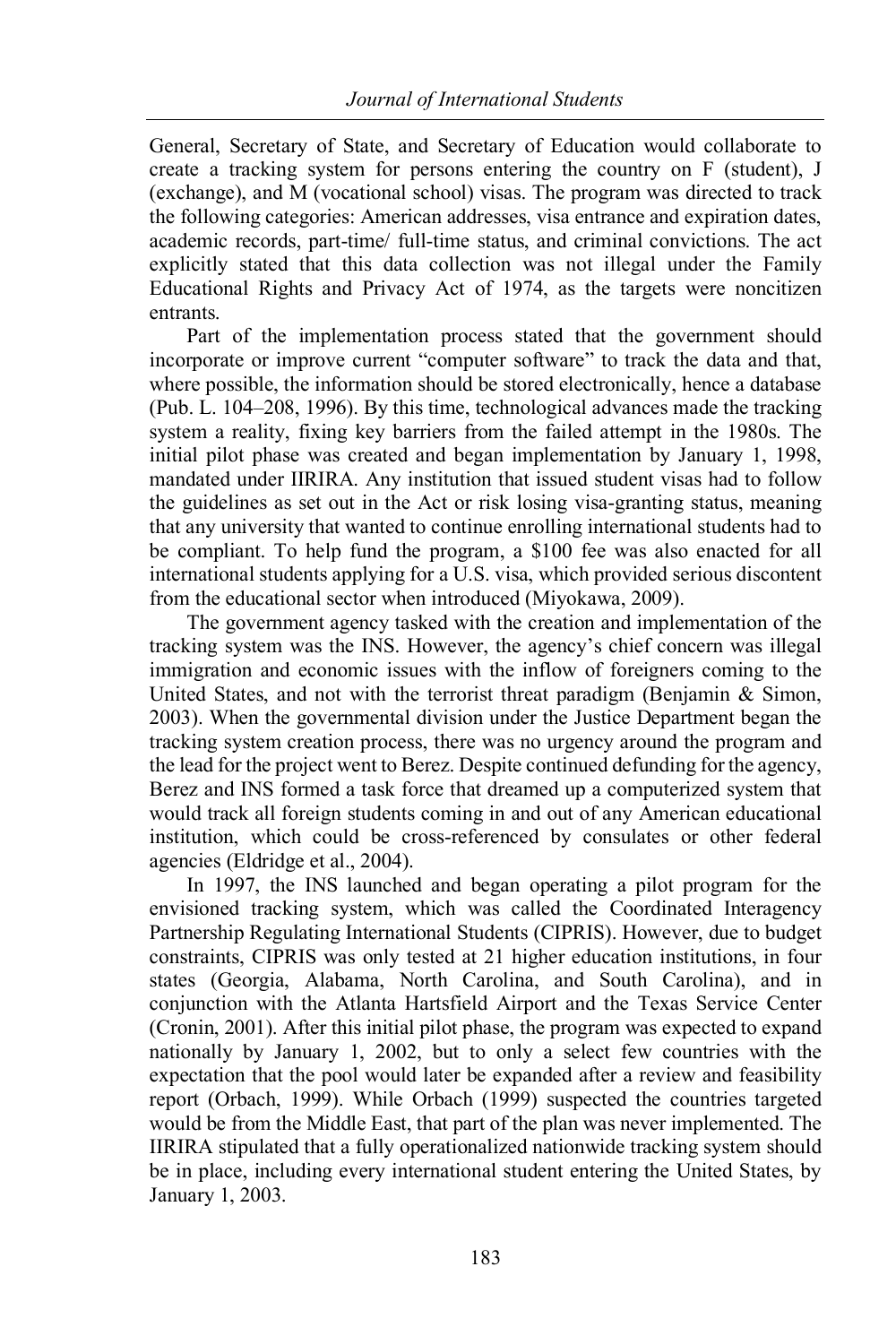The CIPRIS pilot program officially ended in October of 1999, and some point to the backlash from critics, who viewed the tracking of international students as a violation of civil liberties, as one reason for its suspension (Benjamin & Simon, 2003; Malkin, 2002). However, Michael Cronin, Acting Executive Associate Commissioner for the Office of Programs at INS in the early 2000s, countered the theory that the program was ended because of opponents, saying that CIPRIS was never intended to be long-term, and it was only a "throw-away" program designed to test the feasibility of a future nationwide system (Cronin, 2001). The pilot system did indeed work as tested and had the capabilities of being scaled across the United States. In the early 2000s, the INS was devising an expansion of the system that would cover the entire country for all incoming international students as stipulated by IIRIRA (Eldridge et al., 2004).

#### **Student Tracking Expansion and Pushback**

The Counterterrorism Security Group and the National Security Agency had long discussed foreign students and security issues, but it was a problem too large to realistically solve (Benjamin & Simon, 2003). Solutions had to be proven feasible in order to get support from these agencies. Aside from feasibility, the political attention brought on by educational interest groups worried these agencies as well (Miyokawa, 2009). One interest group that played a significant role in the opposition to the system was NAFSA: Association of International Educators, a group dedicated to international education and exchanges. Marlene Johnson, the organization's executive director, personally talked about getting Berez removed from leading CIPRIS. The nonprofit also hired lobbyist Victor Johnson to condemn the program (Benjamin & Simon, 2003; Malkin, 2002). "There is no evidence that foreign students constitute a terrorism threat" and "there is no reason to single them out," said Johnson (as cited in Malkin, 2002, p. 71). Pushed by NAFSA and other supporters, in early 2000, 21 U.S. Senators requested that INS delay the nationwide rollout of the system and that the \$100 be picked up by the agency. With the pressure, Berez was removed from the project before the national tracking system was unveiled (Benjamin & Simon, 2003; Malkin, 2002).

Despite contestation from the education sector, supporters were still pushing for the pilot program's expansion into a nationwide operational database for all international students entering the United States. The "Countering the Changing Threat of International Terrorism: Report of The National Commission on Terrorism," submitted to the U.S. Senate's Committee on Foreign Relations in June of 2000*,* showed strong support from federal agencies and other high-ranking conservative officials, including Bob Barr (Republican, Georgia), John Ashcroft (Attorney General under Bush), and James Sensenbrenner (Republican, Wisconsin). Accordingly, a congressional research report from February 2001 supported the expansion and described how the future system would allow the government to flag students who might drop out or who suddenly change their field of study to sensitive areas, directly citing the World Trade Center attacks from 1993 (Perl, 2001). The report did note that Congress was concerned with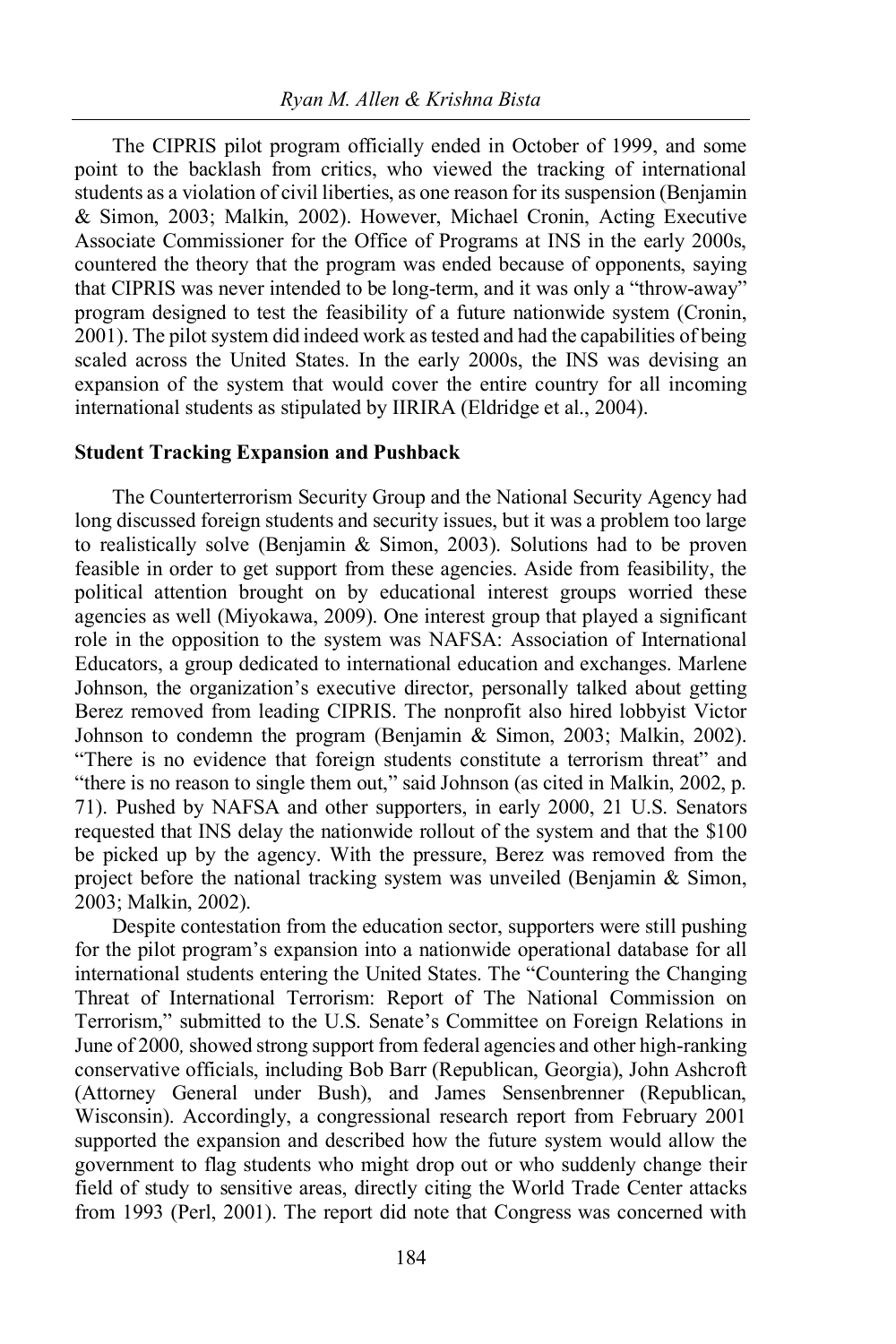protecting civil liberties but believed that combating terrorist threats overruled the impact rights of noncitizens. In July of 2001, INS announced that, in conjunction with partner federal agencies, a new tracking system would be rolled out on the national level, based on lessons learned from CIPRIS and feedback from relevant stakeholders (Cronin, 2001). Because this system would be national, the agency decided to change the name from CIPRIS to the Student and Exchange Visitor Program (SEVP) and the online system would be known as SEVIS.

The new SEVIS program began implementation at only 11 Boston-based institutions, with aggressive plans for national expansion, as all F, J, and M visas would be incorporated into the system progressively (Cronin, 2001). It was unclear why Boston was chosen, as the previous pilot sites were located in the South. Cronin, in the official SEVIS announcement, did not state any firm expansion dates and noted that higher education institutions were already aware of the coming changes, but that the public would be notified as the system expanded. The announced SEVIS program was based on the pilot CIPRIS precursor and had much of the envisioned functions as described in the IIRIRA of 1996 and even earlier conceptions of foreign student tracking in the United States (Eldridge et al., 2004; Farnam, 2005; Wasem, 2002).

Unsurprisingly, there was considerable pushback from the educational coalition. In a public response letter to the tracking system sent to Kevin Rooney, Acting Commissioner of INS, the American Council on Education, representing a wide range of institutions and organizations from across the United States, laid out opposition to the announced expansion and reformed SEVIS program (Haddal, 2007; Wasem, 2002). The letter explained how the policy could hurt the educational sector, listing the timetable of implementation as unfeasible, citing the \$12.3 billion industry built around the international students, and adding that the policy and new fees would deter student mobility to the United States. The letter was sent around the leading associations and institutions in higher education, including National Association of Independent Colleges and Universities, National Association of State Universities and Land-Grant Colleges, NAFSA, Association of Community College Trustees, Association of American Universities, Association of Catholic Colleges and Universities, and American Association of Presidents of Independent Colleges and Universities.

In August 2001, Representative Betty McCollum (Democrat, Minnesota) introduced a bill that would have repealed Section 641 of IIRAIRA, the student tracking section. NAFSA immediately showed its support for the repeal with a press release lauding the repeal bill (Miyokawa, 2009). Despite support from NAFSA, early analysis of the bill from Dan Curry of *The Chronicle of Higher Education* suggested that it did not have much of a chance to pass. "Outlook: Not great. The bill has only five cosponsors, all Democrats," wrote Curry on September 7, 2001, also pointing out that there was no companion bill in the Senate, meaning that it faced a difficult challenge to become law due to the bicameral nature of the U.S. Federal Government. On September 10, the bill would quietly move to the Subcommittee on Immigration and Claims of the House of Representative for discussion. The bill was never publicly mentioned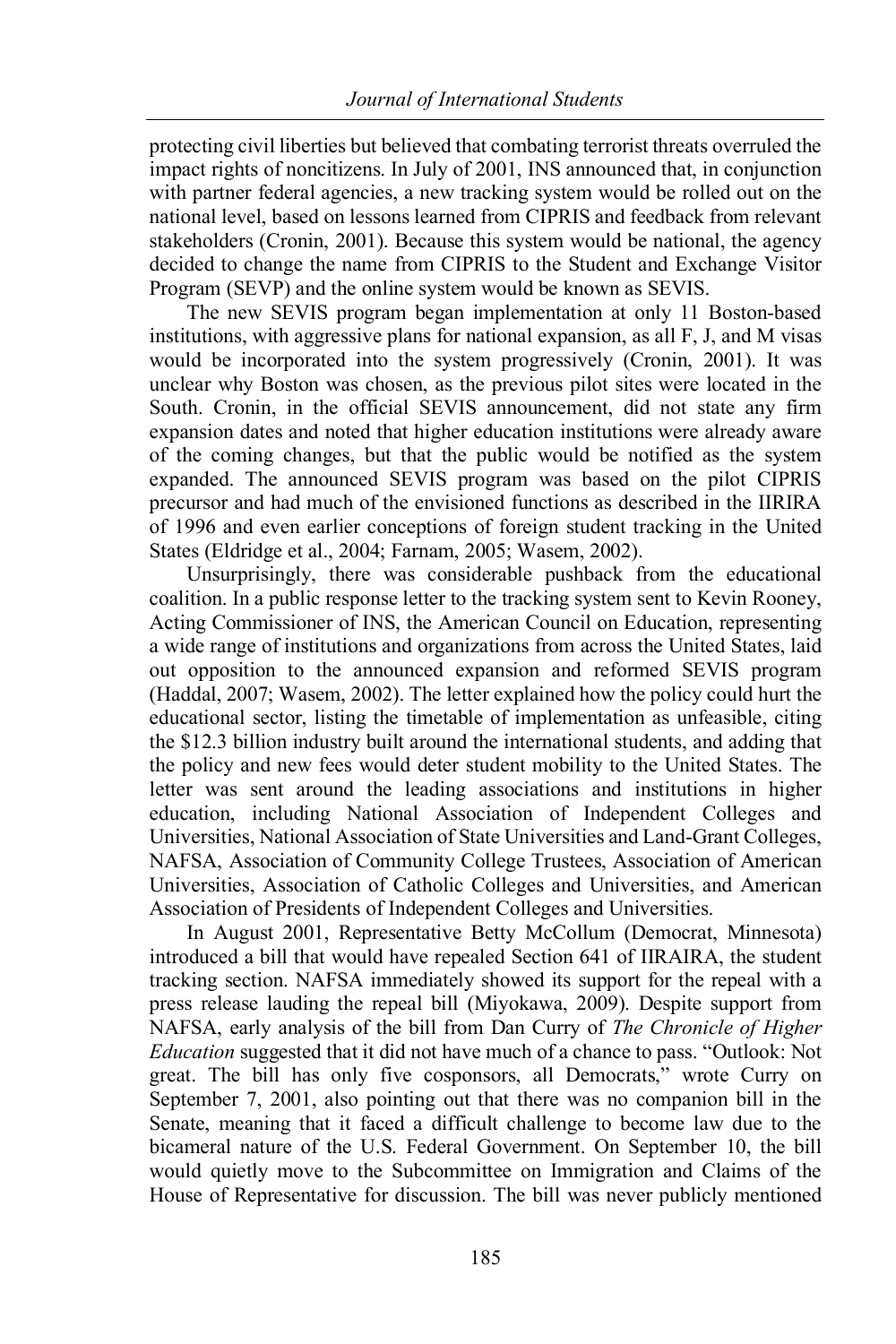again, as the following day the United States faced its most deadly attack in 60 years.

#### **HOW 9/11 IMPACTED THE TRACKING OF INTERNATIONAL STUDENTS**

On September 11, 2001, the United States was forever changed by the terrorist attacks on the World Trade Centers and the Pentagon, with national security moving to the forefront of the American consciousness (Altbach, 2004). Hijackers took control of flights and flew their aircrafts into targets in New York and Washington, D.C., with one flight downed in remote Pennsylvania. Almost 3,000 people died in the attacks, with thousands more injured. The national mood oscillated between anger, sadness, and confusion (Reese, 2005). The investigation revealed that several attackers were in the United States on student visas, with a few enrolled in small flight schools learning to pilot aircraft. Sweeping changes were made to a multitude of policies in the name of protecting the country from another terrorist attack, including the creation of the Department of Homeland Security (DHS; Arroyo, 2002).

Because of the student visa connection, international students drew frenzy from many across the nation, from both conservative and liberal positions. Within weeks of the attacks, Dianne Feinstein (Democrat, California) was shocked to learn that INS could not tell her the status of around 16,000 international students in her state of California and she immediately called for a moratorium on all student visas until the government could properly assess each student entering the country, echoing earlier calls from previous attacks and coming with bipartisan support (Malkin, 2002; Reeves, 2005). Fanning the flames further, months after the terrorist attacks, two of the perpetrators had their student visas renewed, despite being dead and known terrorists, an error that put more pressure on getting SEVIS operational (Farnam, 2005; Reeves, 2005). The pressures put the spotlight firmly onto the international student admissions process in the United States.

After the attacks, the momentum for rolling out the federal tracking system could not be hindered, as even the staunch opponents against SEVIS stepped aside to allow full implementation. NAFSA gave up its opposition and released a statement of support: "We no longer oppose the foreign student tracking system that is being implemented by the INS. The time for debate on this matter is over and the time to devise a considered response to terrorism has arrived" (quoted in Farnam, 2005, p. 105). The USA PATRIOT Act of 2001, passed in October of that year with bipartisan support, guaranteed the rollout of the full tracking system, with funding from the Department of Justice and a mandate of implementation by January 1, 2003 (Siskin, 2005). The original pilot tracking program was used to establish a nationwide system to track students at every U.S. educational institution, and the modern SEVIS system was born. By December 11, 2002, the system was fully operational to track all international students, which happened to coincide with the pre-9/11 deadline for the system. By August 1, 2003, all institutions had to enter their remaining foreign students into the system or else lose their visa-granting status (Wasem, 2002). Thus, the United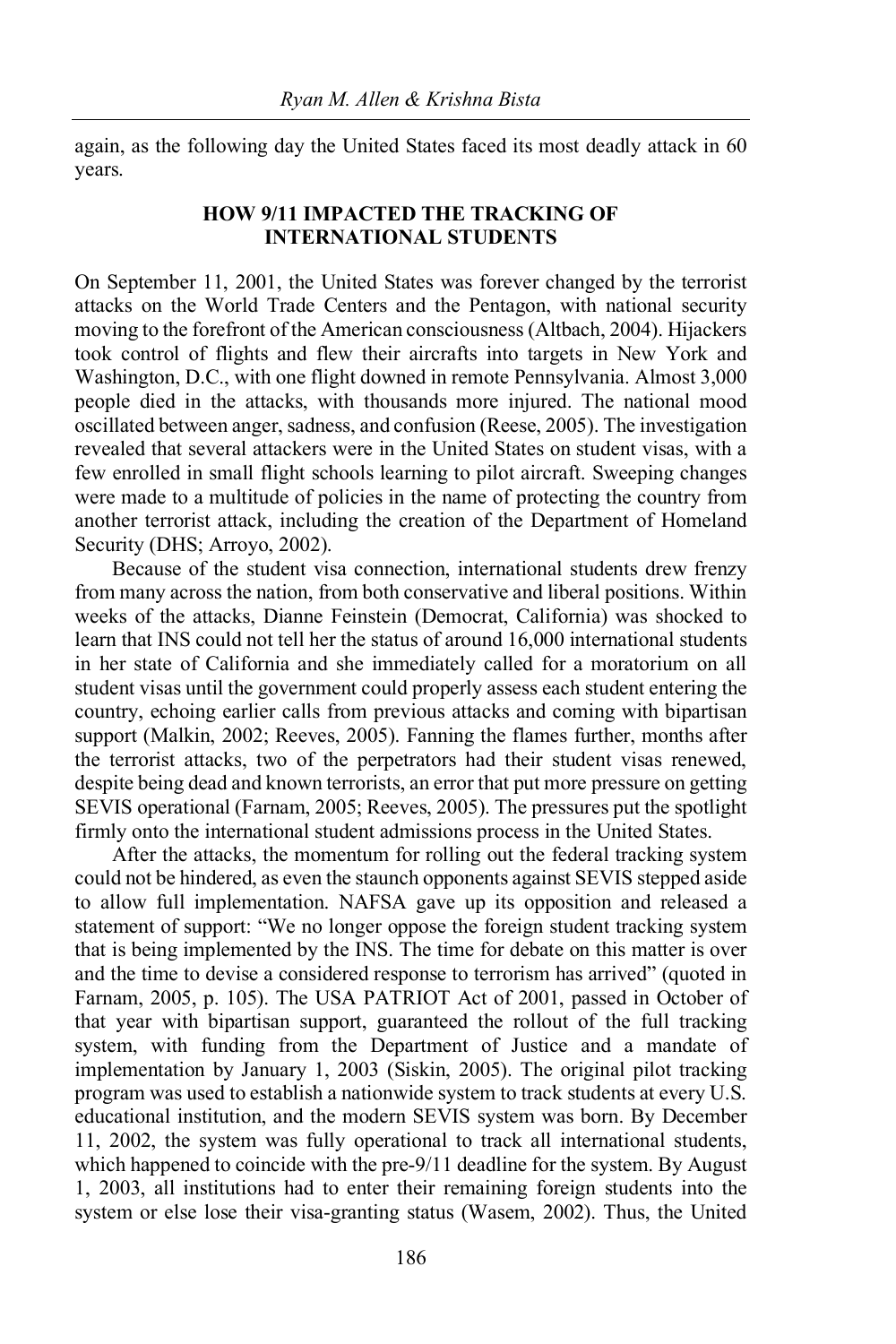States would, from that point forward, electronically track all international students entering the country on F, J, or M visas in a centralized database under both the DHS and Department of State (U.S. DHS, 2012).

There were clear challenges for the new system. Retraining efforts, technical issues, and program reorganization were reported across the U.S. higher educational landscape (Kless, 2004). Further, despite some opponents dropping opposition, there were still criticisms that the foreign students were being scapegoated and that nativist perceptions would deter students from coming to the country. The sector did witness a slight drop in international students the academic years following the SEVIS deadline, and some argued that the nation would never again be a global leader in international student destinations (Arroyo, 2002; Johnson, 2004). Despite any of the concerns or glitches in the implementation of the nationwide tracking system, the sector eventually normalized and foreign students continued to flow into the nation at record levels only a few years after it was institutionalized (Connell, 2005). Some scholars argued that the decrease in international students was just one of many issues, not simply the new SEVIS program (Alberts, 2007; Altbach, 2004).

| Date      | Event                                                                      | Context                                                                                                                                                                                                 |
|-----------|----------------------------------------------------------------------------|---------------------------------------------------------------------------------------------------------------------------------------------------------------------------------------------------------|
| 1979-1981 | Iran hostage crisis                                                        | U.S. government officials were<br>shocked to discover they could not<br>track where Iranian international<br>students were studying. INS<br>established STSC.                                           |
| 1984      | Muammar Gaddafi<br>sends assassins to the<br>U.S. disguised as<br>students | Libyan students in the country were.<br>all targeted for fingerprinting, but<br>the STSC proved too crude and<br>cumbersome for tracking.                                                               |
| 1993      | 1993 World Trade<br>Center attacks                                         | One of the several attackers entered<br>the US on a student visa, prompting<br>concern from the federal<br>government.                                                                                  |
| 1995      | Oklahoma City<br>bombing                                                   | While foreign attackers were.<br>initially suspected, the right-wing<br>perpetrators put some national<br>security focus on domestic<br>terrorism. Intelligence agencies<br>prompted to reexamine STSC. |

**Table 2: The Coupling of National Security and International Students**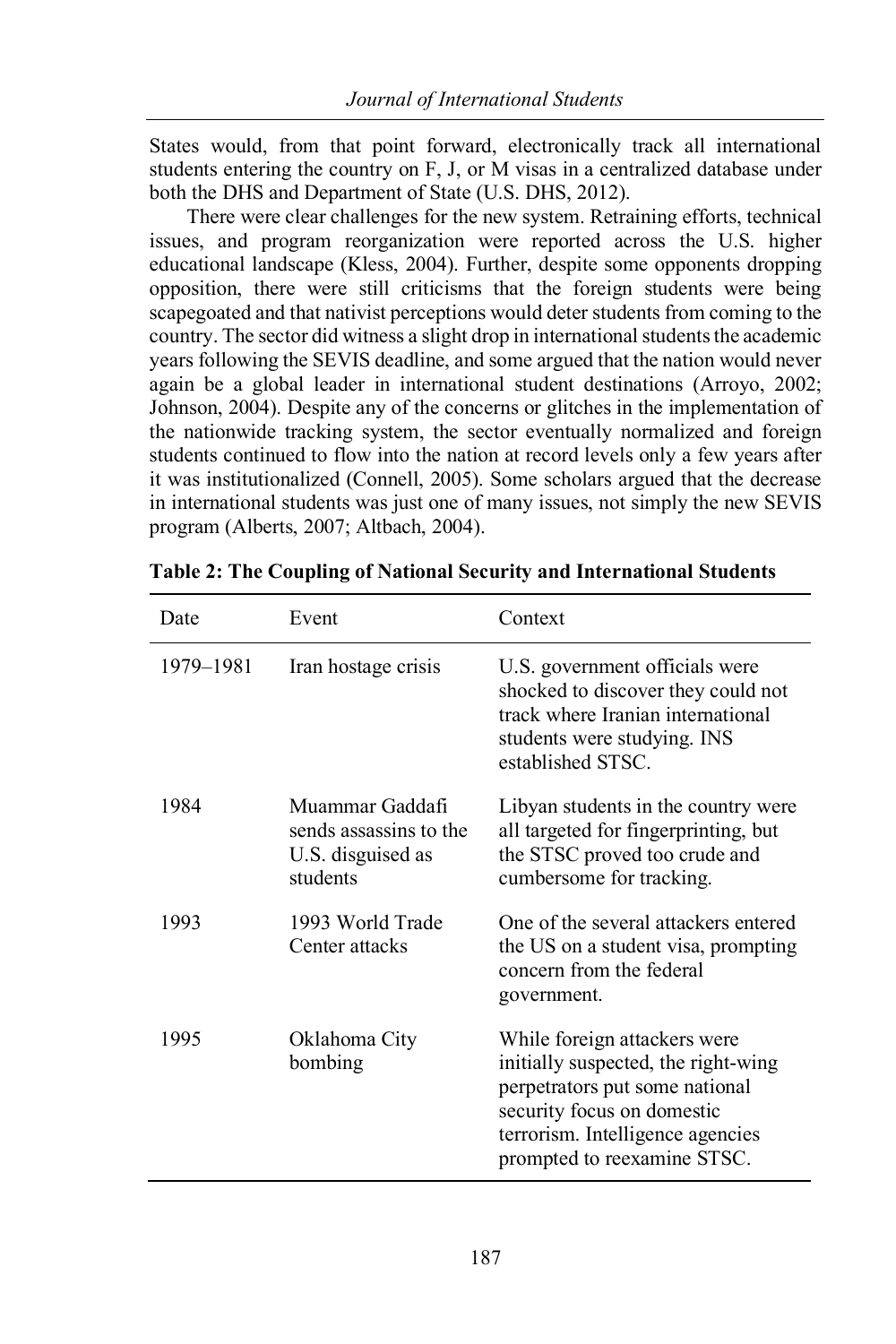| Date | Event                                                | Context                                                                                                                                                        |
|------|------------------------------------------------------|----------------------------------------------------------------------------------------------------------------------------------------------------------------|
| 1996 | CIPRIS pilot<br>established                          | This pilot program to track<br>international students was created<br>and tested, providing the foundation<br>for the future system.                            |
| 2001 | 9/11 terrorist attacks<br>USA PATRIOT Act<br>of 2001 | Given the severity and because<br>several of the attackers were<br>foreign students, the concerns as<br>international students received<br>widespread support. |
| 2003 | SEVIS system<br>compliance deadline                  | The final implementation of the<br>tracking system expanded and<br>mandated across the nation,<br>realizing aspirations decades in the<br>making.              |

*Note*: INS = Immigration and Naturalization Service; STSC = Student and Schools System.

Currently, under DHS and the Department of State, the SEVIS system tracks over a million international students entering and moving about in the United States. Without the CIPRIS pilot system, just one key incremental step, it is unlikely that SEVIS would have been fully in place in 2003, which was not even two full years after 9/11. Illustrated in Table 2, there was neither one major policy shift nor a total moratorium on international students in the country due to the growing coupling of national security concerns with international students, with historical roots going back to the 1970s and before.

#### **DISCUSSION AND REPERCUSSIONS**

Educators and institutions have advocated against the increased scrutiny of international students in the name of national security by the federal government (Streitwieser et al., 2020). The fears of international students and their perceived connections to policy change via terrorism stem beyond the election of 2016; these sentiments of distrust also go back well before 9/11. When considering a larger historical narrative, the origins of an international student tracking system were built incrementally from policies much earlier than the perceived timing after 9/11. Concerns for keeping track of possible security threats from this population dates to the 1970s and before, connecting to anti-Chinese and anti-Semitic aspects of American history, rather than one specific so-called "punctured equilibrium" (Peters, 2019). Furthermore, the presence of the pilot phase project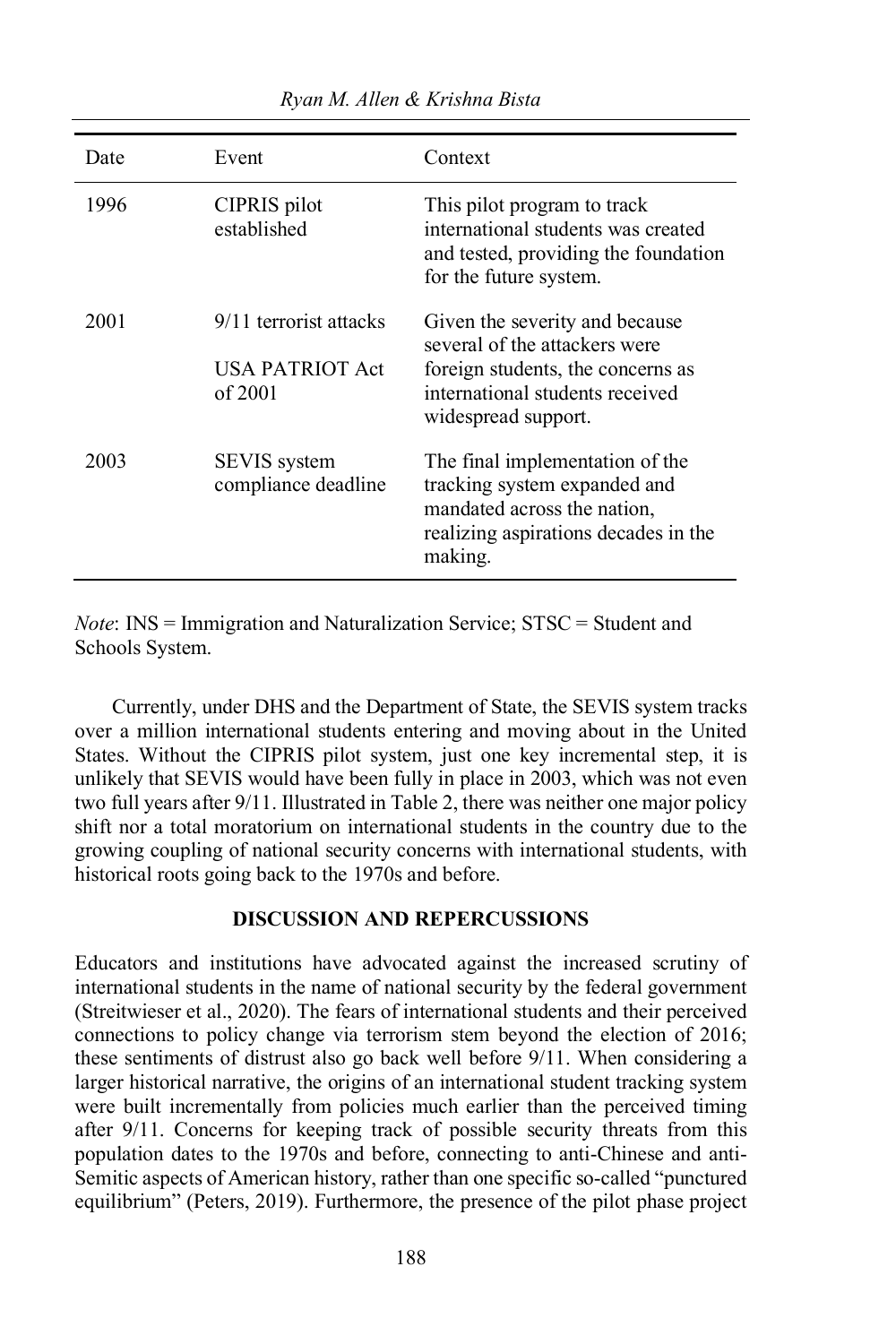and other tracking attempts shows that there was an incremental development process toward the current SEVIS database policy. Even with opposition from groups such as NAFSA, it is unclear whether they would have had enough political clout to stop the eventual rollout from the security apparatus. Casting aside conjecture, the implementation of the system aligns to CIPRIS and the replacement planned scaled national implementation.

It is surmised that the technical feasibility of tracking all international students in the United States was potentially the true barrier, as the Carter administration through Clinton struggled with implementation under INS and other federal agencies, but the barriers also go beyond simple innovation. The attacks on 9/11 coincided with the proliferation of technology that more easily allowed for a central database, allowing DHS to quickly scale up the CIPRIS pilot program nationwide. Indeed, technological innovations of the last few decades have allowed for more tracking, surveillance, and quantification, especially in terms of national security (Arroyo, 2002; Haner et al., 2019). Yet, there are differences in the way that international students are suspected through a tracking system rooted in mistrust compared to those of business class visitors or other types of travelers. There will always be a segment of right-wing nativists who distrust all outsiders, regardless of visa type. However, other segments of the population with more liberal stances on immigration and outsiders have seemingly accepted the coupling of international students and security, as aspects of tracking chronicled in this essay have seen bipartisan efforts. It is normalized that these students go to the United States with at least *some* suspicion due to the tracking apparatus and its policy roots in fears of terrorism from Americans and its leaders.

#### **CONCLUSION**

While there could be reasonable expectations for governments to account for and process foreign visitors, such as visa overstays, international students have been particularly labeled with distrust through these measures. After 9/11, there was increased scrutiny on the possible security threat of international students enrolling in U.S. institutions, but the fears also appear to be unfounded. In an analysis of attacks from 1975 to 2017, Nowrasteh (2020) found, "The annual chance of being murdered by a foreign-born terrorist who entered on a student visa is 1 in 72,838,750 per year during the 43-year period." These odds are lower than that of the native-born population, due to the likelihood of violence committed by local networks such as other family members (Harrell, 2012). International students at large, then, have been scapegoated as suspected terrorists. High-profile attacks have come to define the mistrust of the entire group, which was present before Trump, inflamed under his presidency, and will remain with the Biden administration and beyond.

While this work has added to the understanding of international students and security, it was limited by its scope common with this type of historical design (see Cameron, 2006; Kim, 2009; Stein & McCartney, 2021). Future research of public opinion surrounding the perceived security threats would be useful, such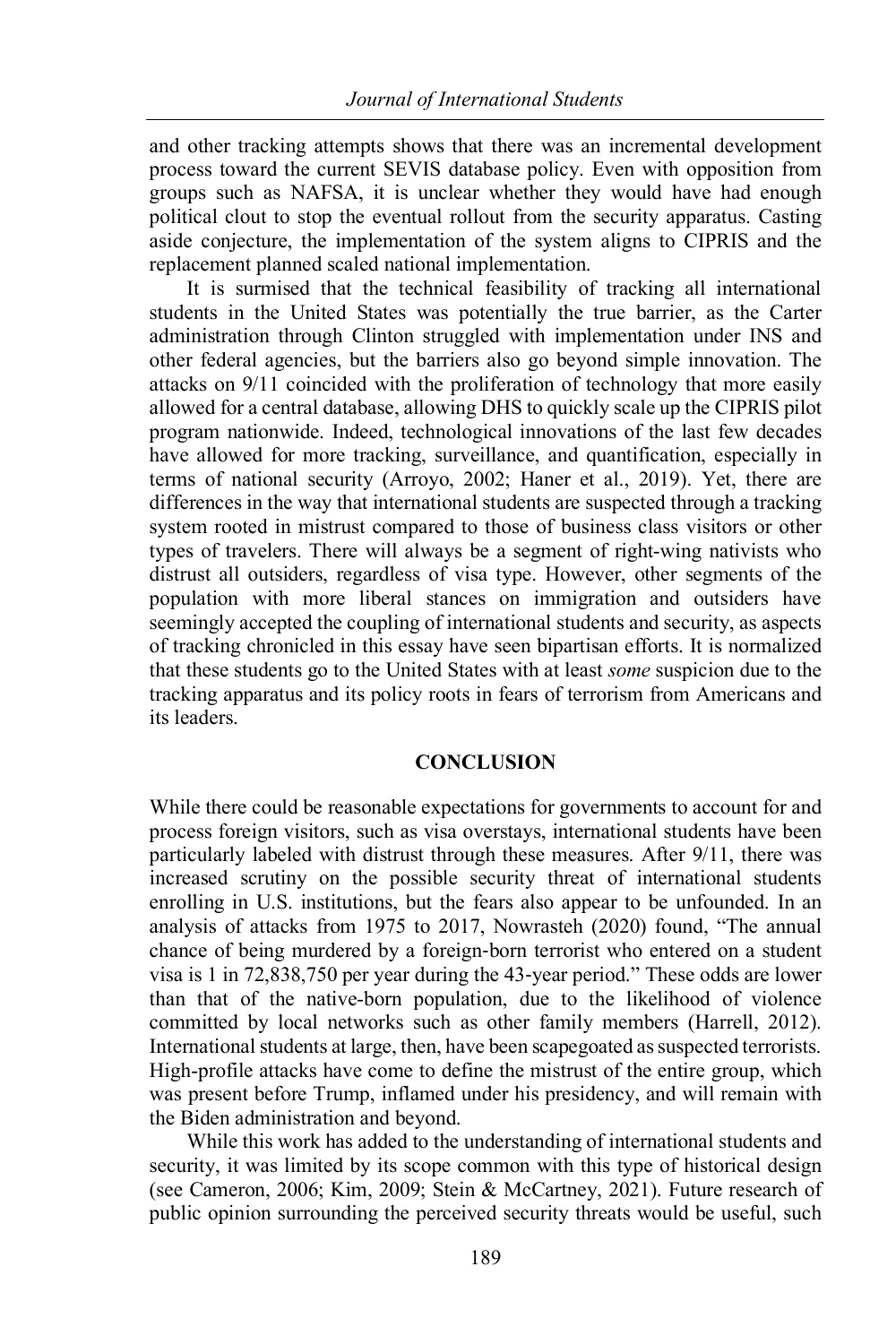as large-scale opinion surveys, as it would be telling to understand the evolution of American perceptions of international students and visa processes through longitudinal data. Likewise, this research focused on the contention of terrorism as a threat, but international students have also been painted as an economic threat, especially in recent years (Castiello-Gutiérrez & Li, 2020; Rose-Redwood & Rose-Redwood, 2017). Future exploration of a similar nature to this work should consider how this economic threat evolved and connected with federal policy. The so-called China Threat is only growing within American discourse (Lee & Haupt, 2021), but there were similar concerns with the rise of Japan in the 1980s. The political connections between the economic concerns would be a valuable companion to this study on terrorism threats, as the former has garnered much more focus from the political right in recent years.

In consideration of the incremental tracking of foreign students in the United States, the recent scrutiny placed on these populations and other outsiders could be seen along a continuum. The nativism or unwelcoming rhetoric toward international students and foreigners that has bubbled up during the past decade is a continuation of past legacies toward these students and the larger immigration population. Eventually, students from places that have been particularly targeted such as China or predominantly Muslim countries may choose not to come to the United States for study (Allen & Ye, 2021; Castiello-Gutiérrez & Li, 2020). Universities and educators must continue to fight and protect this population from misplaced speculation and scapegoating. Even if security fades from the popular discourse, this research has shown that it can come in waves, as it is baked into the history of American immigration and higher education. While international students have brought recognized talents to the United States, national sentiments have also coupled the population as security threats.

#### **REFERENCES**

- Alberts, H. C. (2007). Beyond the headlines: Changing patterns in international student enrollment in the United States. *GeoJournal, 68*(2–3), 141–153. https://doi.org/10.1007/s10708-007-9079-7
- Allen, R., & Liu, J. (2016). *Kuo Ping Wen: Scholar, reformer, statesman*. Long River Press.
- Allen, R., & Ye, Y. (2021). Why deteriorating relations, xenophobia, and safety concerns will deter Chinese international student mobility to the United States. *Journal of International Students, 11*(2), i–vii. https://doi.org/ 10.32674/jis.v11i2.3731
- Altbach, P. G. (2004). Higher education crosses borders: Can the United States remain the top destination for foreign students? *Change: The Magazine of Higher Learning, 36*(2), 18–25. http://dx.doi.org/10.1080/000913804 09604964
- American Council on Education. (2021). *International student inclusion and success: Public attitudes policy imperatives, and practical strategies*. https:// www.acenet.edu/Documents/International-Student-Inclusion-Success.pdf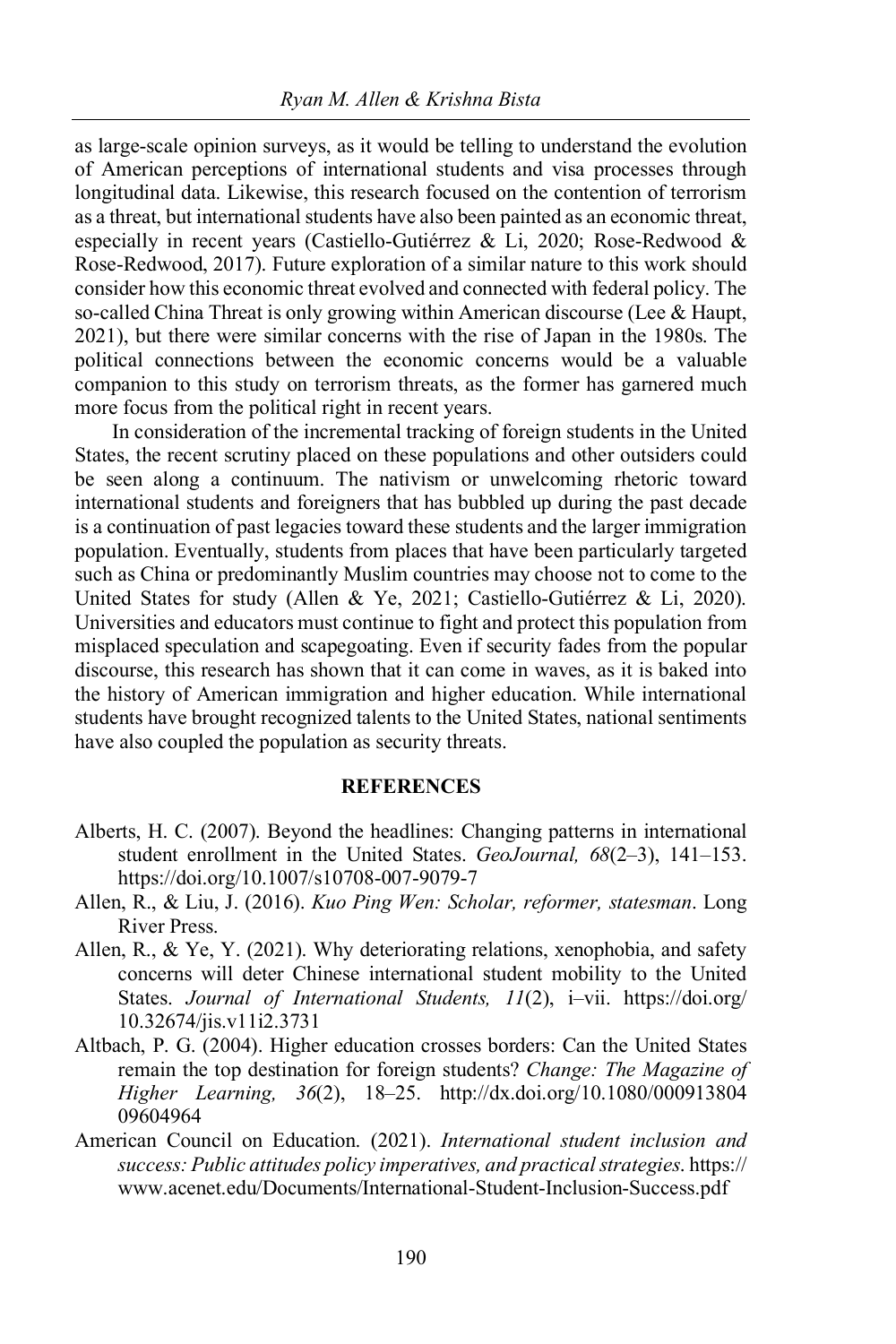- Anderson, D. L. (2020). Muslim international students in the United States: A phenomenological inquiry into the experience of identities. *Journal of International Students, 10*(2), 320–338. https://doi.org/10.32674/jis. v10i2.965
- Arroyo, A. (2002). The USA Patriot Act and the Enhanced Border Security and Visa Entry Reform Act: Negatively impacting academic institutions by deterring foreign students from studying in the United States. *Transnational Law, 16*, 411. https://scholarlycommons.pacific.edu/globe/vol16/iss2/7
- Benjamin, D., & Simon, S. (2003). *The age of sacred terror: Radical Islam's war against America*. Random House.
- Bier, D. J. (2020, May 20). *The facts about optional practical training for foreign students*. https://www.cato.org/blog/facts-about-optional-practical-trainingopt-foreign-students
- Binkley, C. (2020, July 13). *More than 200 schools back Harvard/MIT lawsuit over foreign student rule*. https://www.wbur.org/edify/2020/07/13/ internation-student-ice-pandemic-lawsuit-supporting-colleges-brief
- Bista, K. (2020). Let us stand with Julia! International students or immigrant workers in the United States. *Journal of International Students, 10*(3), v–viii. https://doi.org/10.32674/jis.v10i3.2401
- Bowling Green State University. (1979). The BG News November 14, 1979. *BGSU Student Newspaper*. Book 3672.
- California Polytechnic State University. (1979). Mustang Daily Thursday, November 29, 1979. *Mustang Daily*. Library Archive, California Polytechnic State University.
- Cameron, J. (2006). International student integration into the Canadian university: A post-World War Two historical case study. *History of Intellectual Culture, 6*(1). https://journalhosting.ucalgary.ca/index.php/hic/article/view/68919
- Castiello-Gutiérrez, S., & Li, X. (2020). We are more than your paycheck: The dehumanization of international students in the United States. *Journal of International Students, 10*(3), i–iv. https://doi.org/10.32674/jis.v10i3.2676
- Connell, C. (2005). Reactions vary: Two and a half years after its launch, SEVIS has become a business as usual on campuses—Almost. *International Educator, 14*(5). http://www.nafsa.org/\_/File/\_/InternationalEducator/ SEVISSepOct05.pdf
- Cronin, M. (2001, July 20). *Name change to the Coordinated Interagency Partnership Regulating International Students (CIPRIS) project*. U.S. Department of Justice, Washington, DC.
- Dinnerstein, L. (1981). Anti-Semitism exposed and attacked, 1945–1950. *American Jewish History, 71*(1), 134–149.
- Du Bois, C. A. (1956). *Foreign students and higher education in the United States*. American Council on Education.
- Eastern Kentucky University. (1979, November 15). Eastern Progress. *Eastern Progress* 1979–1980. Paper 13.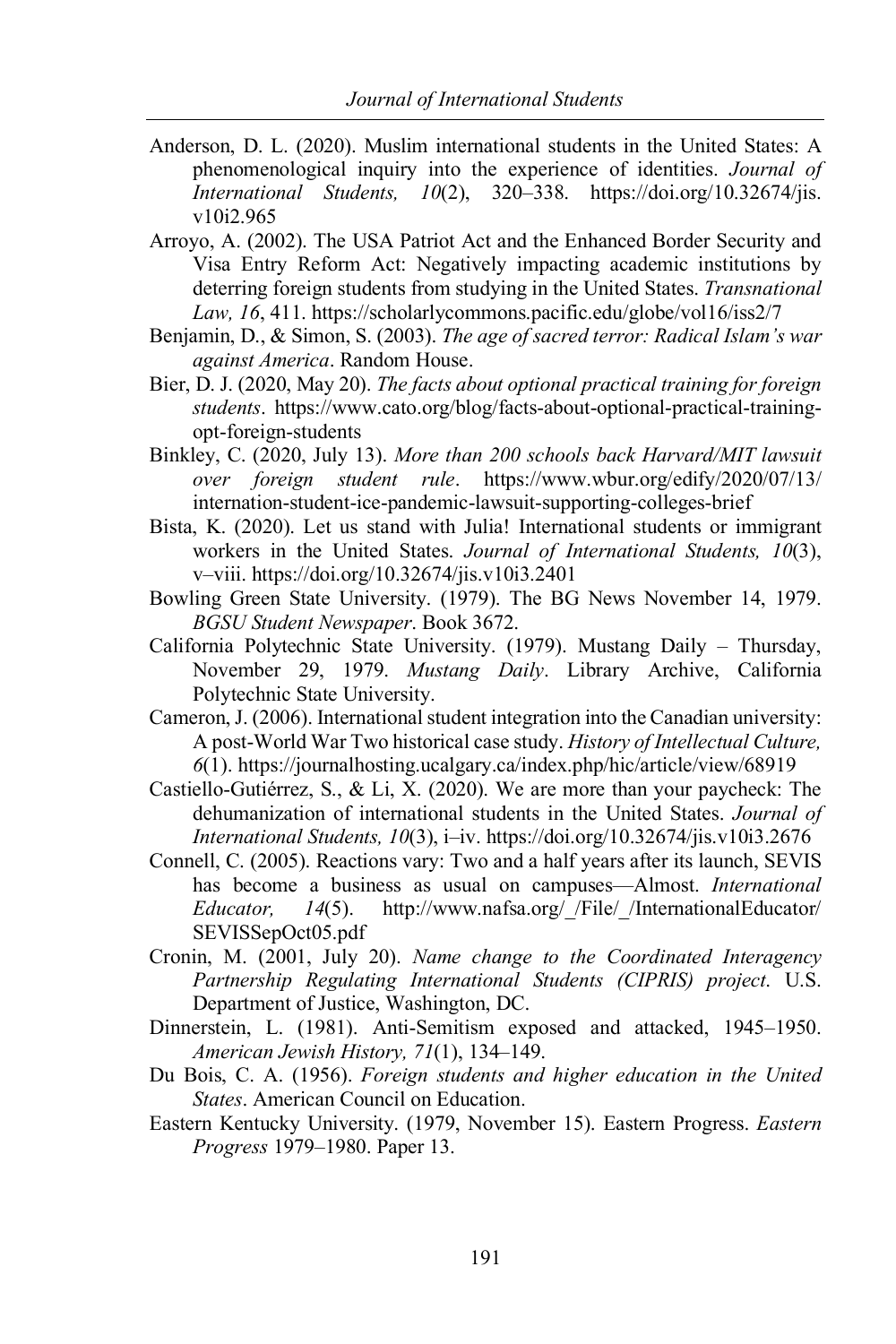- Eldridge, T. R., Ginsburg, S., Hempel, W. T., Kephart, J. L., & Moore, K. (2004). *9/11 and terrorist travel: Staff report of the National Commission on Terrorist Attacks Upon the United States*. National Commission on Terrorist Attacks Upon the United States.
- Farnam, J. (2005). *U.S. immigration laws under the threat of terrorism*. Algora Publishing.
- Fischer, K. (2021, May 14). American attitudes toward international students are warm but wary. *The Chronicle of Higher Education*. https://www. chronicle.com/article/american-attitudes-toward-international-students-arewarm-but-wary
- Gallup. (2019). *Terrorism*. https://news.gallup.com/poll/4909/terrorism-unitedstates.aspx
- Haddal, C. C. (2007). *Foreign students in the United States: Policies and legislation*. Library of Congress.
- Hamm, M. S. (1997). *Apocalypse in Oklahoma: Waco and Ruby Ridge revenged* (p. 345). Northeastern University Press.
- Haner, M., Sloan, M. M., Cullen, F. T., Kulig, T. C., & Lero Jonson, C. (2019). Public concern about terrorism: Fear, worry, and support for anti-Muslim policies. *Socius*. https://doi.org/10.1177/2378023119856825
- Harari, M. (1964). The foreign student: Whom shall we welcome. *The report of the EWA Study Committee on Foreign Student Affairs*. Education and World Affairs.
- Harrell, E. (2012). *Violent victimization committed by strangers, 1993–2010*. U.S. Department of Justice.
- Immigration and Customs Enforcement. (2020, March 13). *COVID-19 guidance for SEVP stakeholders.* https://www.ice.gov/sites/default/files/documents/ Document/2020/Coronavirus%20Guidance\_3.13.20.pdf
- Institute of International Education. (2020). International student enrollment trends. *Open Doors Report on International Educational Exchange*. http://www.iie.org/opendoors
- Johnson, V. (2004). Immigration policy and international students: Threat to national security. *St. John's Journal of Legal Commentary, 19*(1), 25–32.
- Kim, T. (2009). Shifting patterns of transnational academic mobility: A comparative and historical approach. *Comparative Education, 45*(3), 387–403. https://doi.org/10.1080/03050060903184957
- Kless, S. H. (2004). We threaten national security by discouraging the best and brightest students from abroad. *The Chronicle of Higher Education, 51*(7), B9.
- Lee, J. J., & Haupt, J. P. (2021). Scientific collaboration on COVID-19 amidst geopolitical tensions between the U.S. and China. *The Journal of Higher Education, 92*(2), 303–329. https://doi.org/10.1080/00221546.2020. 1827924
- Lu, M. (2008). Not part of the family: U.S. immigration policy and foreign students. *Thurgood Marshall Law Review, 34*, 343.
- Malkin, M. (2002). *Invasion: How America still welcomes terrorists, criminals, and other foreign menaces to our shores*. Regnery Publishing.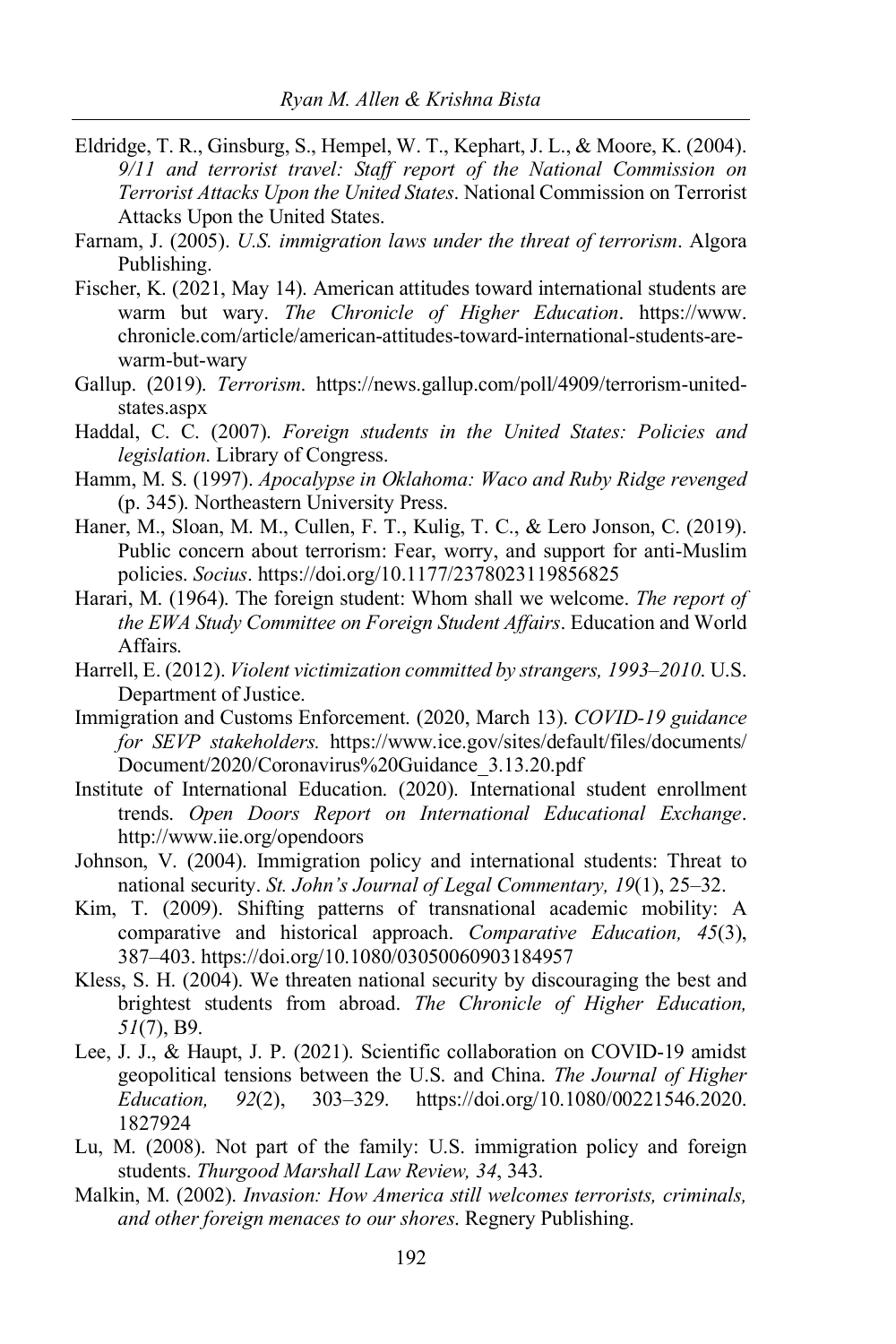- Marius, R., & Page, M. E. (2015). *A short guide to writing about history*. Pearson.
- Miyokawa, N. (2009). *International student access to US higher education since World War II: How NAFSA (Association of International Educators) has influenced federal policy.* The Pennsylvania State University.
- National Commission on Terrorist Attacks Upon the United States (2003). *Memorandum for the Record*. United States National Archives Catalog. https://catalog.archives.gov/OpaAPI/media/2609642/content/9-11/MFR/t-0148-911MFR-00056.pdf
- New American Economy. (2019). *New American Fortune 500 in 2019: Top American companies and their immigrant roots*. New American Economy Research Fund. https://data.newamericaneconomy.org/en/fortune500-2019/
- Nowrasteh, A. (2020, July 14). *Foreign students are not a serious national security threat*. The CATO Institute. https://www.cato.org/blog/foreignstudents-are-not-serious-national-security-threat
- Obst, D., & Forster, J. (2011). *Perceptions of European higher education in third countries: Outcomes of a study by the Academic Cooperation Association (ACA)*. Institute of International Education.
- Orbach, B. (1999). *Tracking students from terrorism-supporting Middle East countries: An update.* Research. The Washington Institute for Near East Policy. https://www.washingtoninstitute.org/media/3574
- Perl, R. (2001). *National commission on terrorism report: Background and issues for congress*. Library of Congress.
- Peters, B. G. (2019). *Institutional theory in political science: The new institutionalism*. Edward Elgar Publishing.
- Porter, K. L. (2011). Retain the brains: Using a conditional residence requirement to keep the best and brightest foreign students in the United States. *Hofstra Law Review, 40*(2), Article 11. https://scholarlycommons.law.hofstra.edu/ hlr/vol40/iss2/11
- Pub. L. 89–236. (1965). *Immigration and Nationality Act of 1965*.
- Pub. L. 89–329. (1965). *Higher Education Act of 1965*.
- Pub. L. 104–208. (1996). *Illegal Immigration Reform and Immigrant Responsibility Act of 1996*. https://www.congress.gov/104/crpt/hrpt828/ CRPT-104hrpt828.pdf
- Reese, S. (2005, January). *Homeland Security Advisory System: Possible issues for Congressional oversight*. Library of Congress.
- Reeves, M. H. (2005). *A descriptive case study of the impact of 9/11 on international student visa policy in the 20 months following the attacks*. University of Oklahoma.
- Reimers, D. M. (1992). *Still the golden door: The third world comes to America*. Columbia University Press.
- Rose-Redwood, C., & Rose-Redwood, R. (2017). Rethinking the politics of the international student experience in the age of Trump. *Journal of International Students, 7*(3), i–ix. https://doi.org/10.32674/jis.v7i3.201
- Siskin, A. (2005, January). *Monitoring foreign students in the United States: The student and exchange visitor information system (SEVIS)*. Library of Congress.